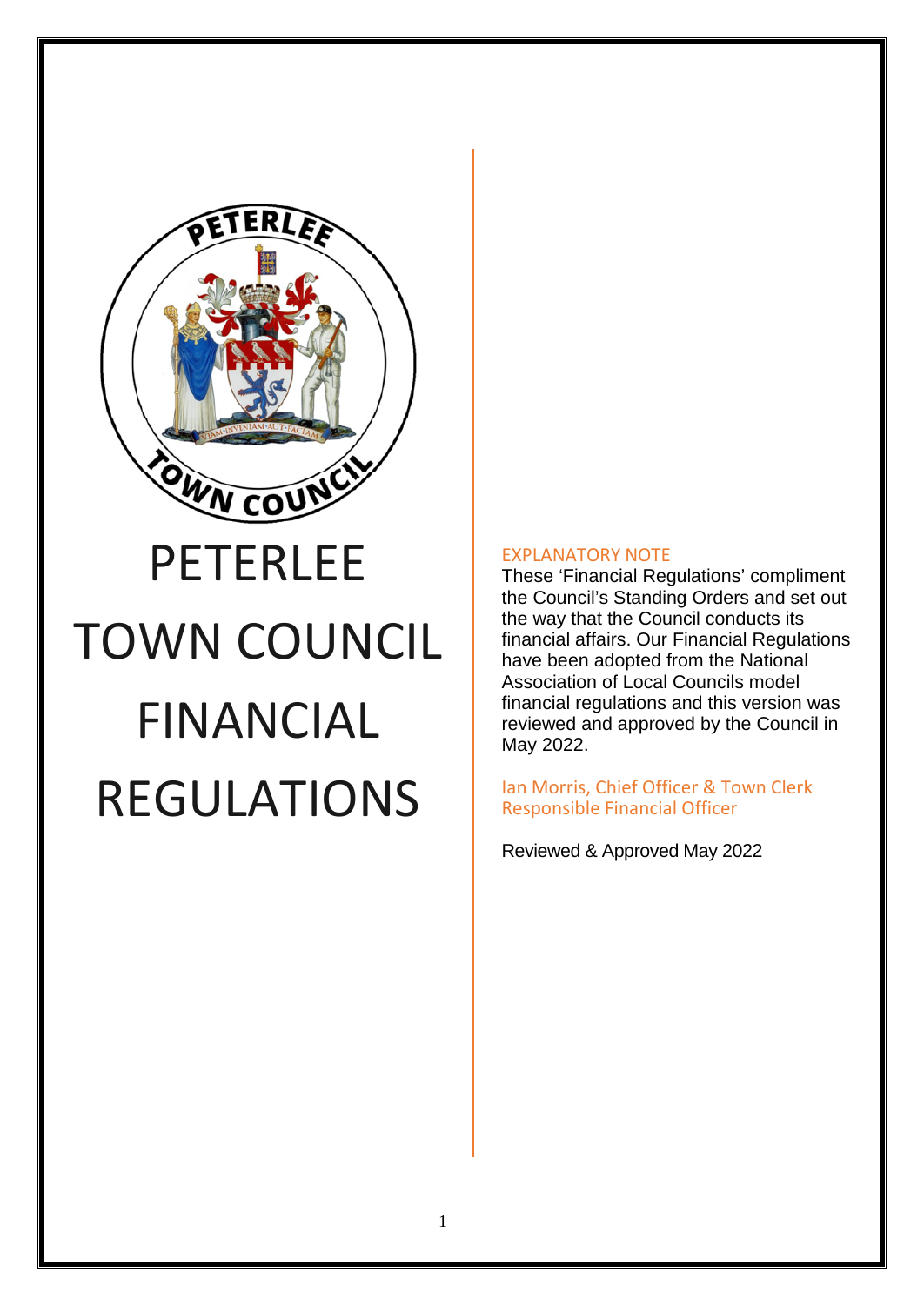# PETERLEE TOWN COUNCIL **FINANCIAL REGULATIONS INDEX**

| 14. PAYMENTS UNDER CONTRACTS FOR BUILDING OR OTHER CONSTRUCTION WORKS 20 |  |  |
|--------------------------------------------------------------------------|--|--|
| 15.                                                                      |  |  |
| 16.                                                                      |  |  |
|                                                                          |  |  |
| 18.                                                                      |  |  |
| 19.                                                                      |  |  |
| 20.                                                                      |  |  |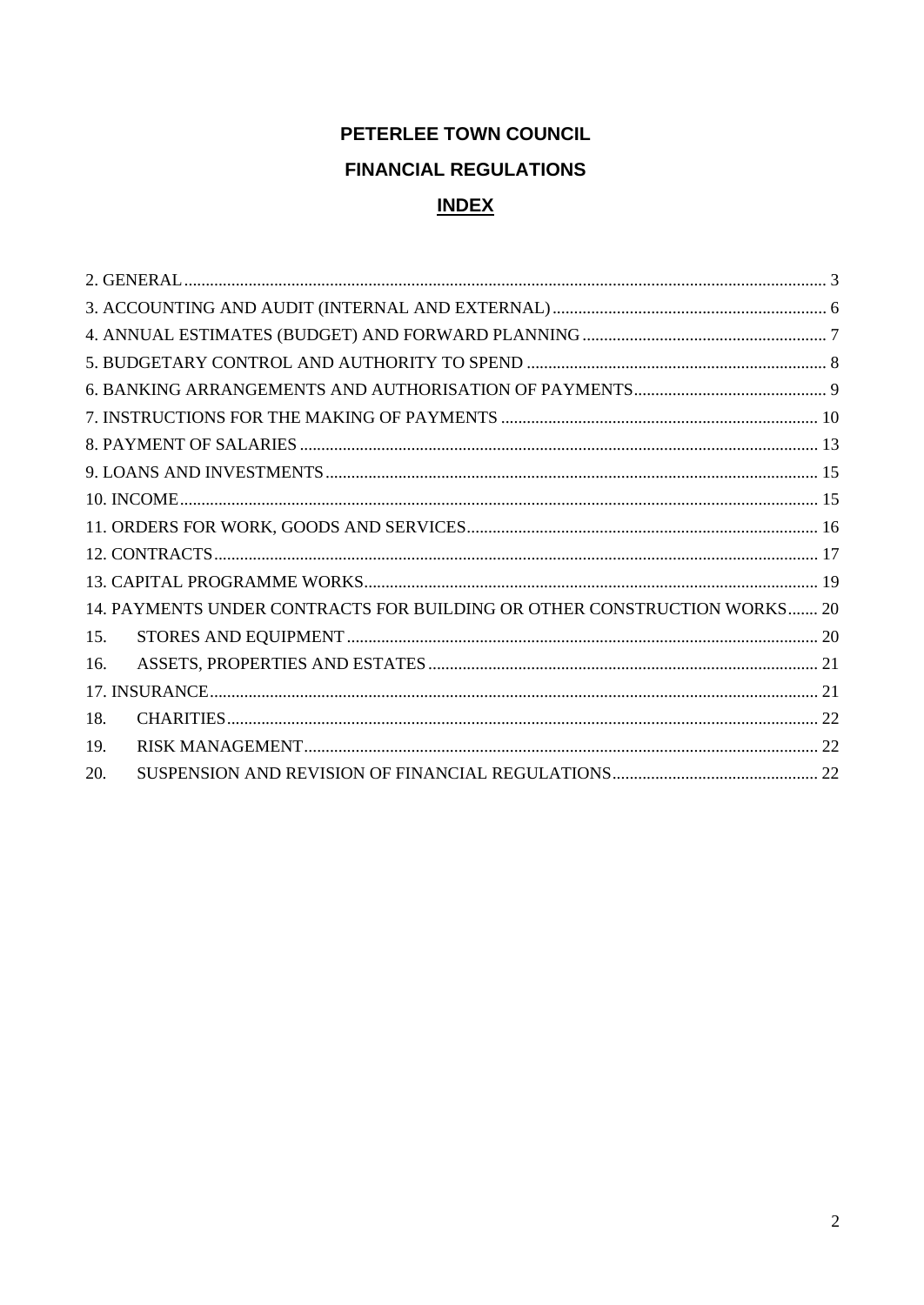# <span id="page-2-0"></span>2. GENERAL

- 2.1. These financial regulations govern the conduct of financial management by the council and may only be amended or varied by resolution of the council. Financial regulations are one of the council's three governing policy documents providing procedural guidance for members and officers. Financial regulations must be observed in conjunction with the council's standing orders<sup>1</sup> and any individual financial regulations relating to contracts.
- 2.2. The council is responsible in law for ensuring that its financial management is adequate and effective and that the council has a sound system of internal control which facilitates the effective exercise of the council's functions, including arrangements for the management of risk.
- 2.3. The council's accounting control systems must include measures:
- for the timely production of accounts;
- that provide for the safe and efficient safeguarding of public money;
- to prevent and detect inaccuracy and fraud; and
- identifying the duties of officers.
- 2.4. These financial regulations demonstrate how the council meets these responsibilities and requirements.
- 2.5. At least once a year, prior to approving the Annual Governance Statement, the council must review the effectiveness of its system of internal control which shall be in accordance with proper practices.
- 2.6. A deliberate breach of these Regulations by an employee may constitute gross misconduct.
- 2.7. Members of Council are expected to follow the instructions within these Regulations and not to entice employees to breach them. Failure to follow instructions within these Regulations is likely to regarded as bringing the office of Councillor into disrepute.
- 2.8. The Responsible Financial Officer (RFO) holds a statutory office to be appointed by the council. The Clerk has been appointed as RFO for this council and these regulations will apply accordingly.
- 2.9. The RFO:
- acts under the policy direction of the council;
- administers the council's financial affairs in accordance with all Acts, proper practices;

<sup>&</sup>lt;sup>1</sup> A copy of the Council's standing orders can be found on the Council's website here: <https://www.peterlee.gov.uk/policies/>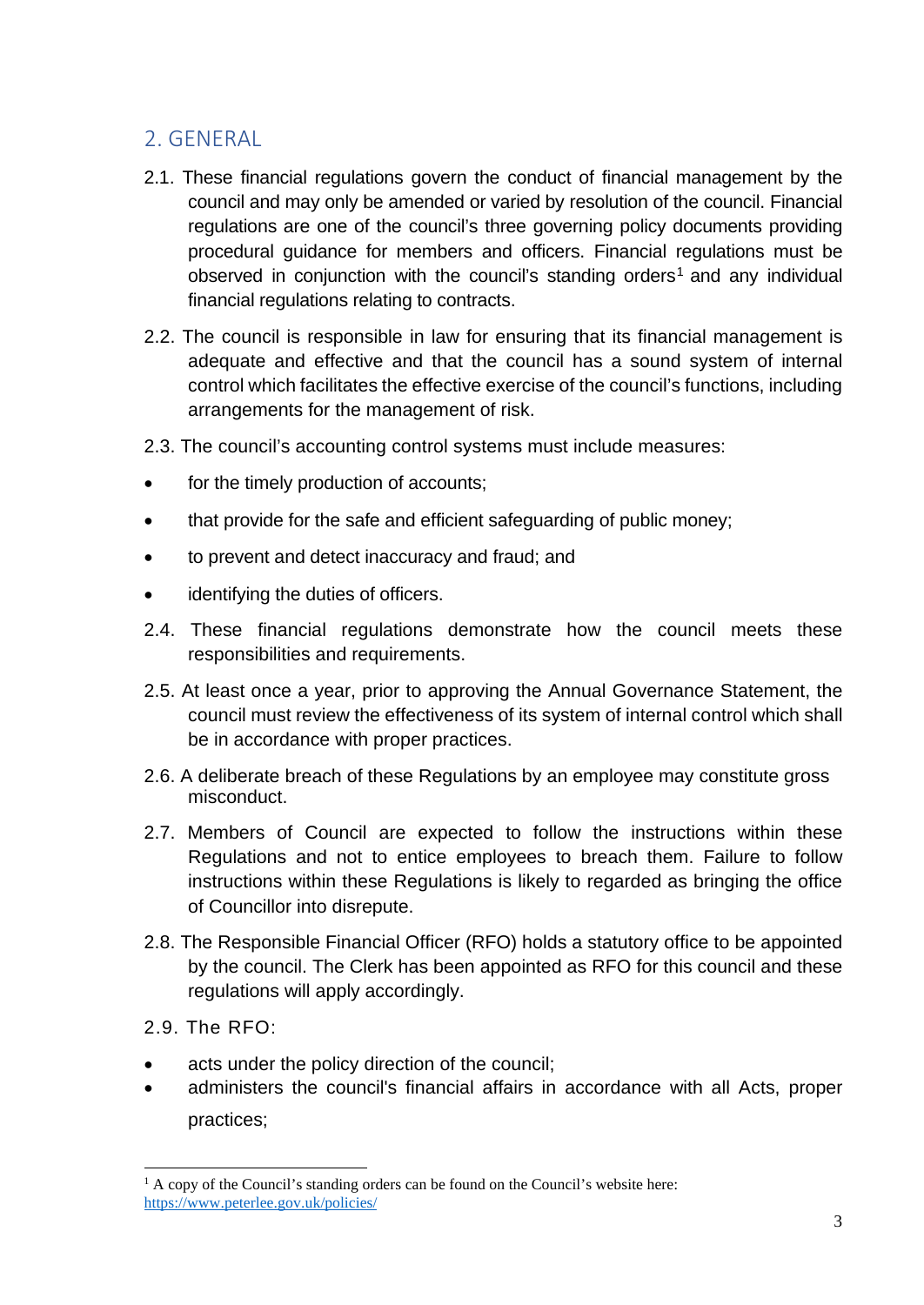- determines on behalf of the council its accounting records and accounting control systems;
- ensures the accounting control systems are observed;
- maintains the accounting records of the council up to date in accordance with proper practices;
- assists the council to secure economy, efficiency and effectiveness in the use of its resources; and
- produces financial management information as required by the council.
- 2.10. The accounting records determined by the RFO shall be sufficient to show and explain the council's transactions and to enable the RFO to ensure that any income and expenditure account and statement of balances, or record of receipts and payments and additional information, as the case may be, or management information prepared for the council from time to time comply with the Accounts and Audit Regulations<sup>2</sup>.
	- 2.11. The accounting records determined by the RFO shall in particular contain:
- entries from day to day of all sums of money received and expended by the council and the matters to which the income and expenditure or receipts and payments account relate;
- a record of the assets and liabilities of the council; and
- wherever relevant, a record of the council's income and expenditure in relation to claims made, or to be made, for any contribution, grant or subsidy.

2.12. The accounting control systems determined by the RFO shall include:

- procedures to ensure that the financial transactions of the council are recorded as soon as reasonably practicable and as accurately and reasonably as possible;
- procedures to enable the prevention and detection of inaccuracies and fraud and the ability to reconstruct any lost records;
- identification of the duties of officers dealing with financial transactions and division of responsibilities of those officers in relation to significant transactions;
- procedures to ensure that uncollectable amounts, including any bad debts are not submitted to the council for approval to be written off except with the approval of the RFO and that the approvals are shown in the accounting records; and
- measures to ensure that risk is properly managed.

<sup>&</sup>lt;sup>2</sup> Accounts and Audit Regulations 2015 https://www.legislation.gov.uk/uksi/2015/234/contents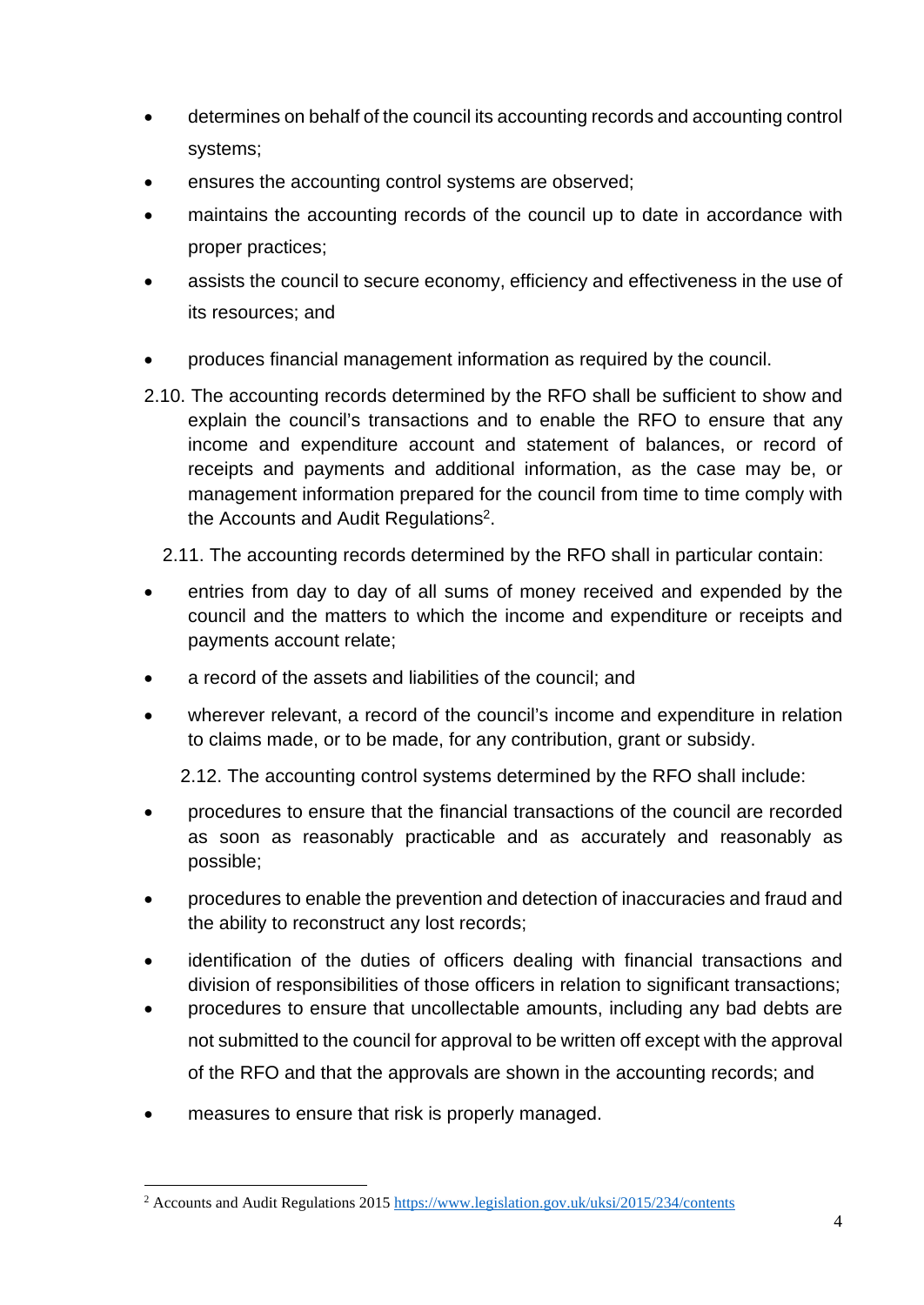- 2.13. The council is not empowered by these Regulations or otherwise to delegate certain specified decisions. In particular any decision regarding:
- setting the final budget or the precept (Council Tax Requirement);
- approving accounting statements;
- approving an annual governance statement;
- borrowing;
- writing off bad debts;
- declaring eligibility for the power of well-being; and
- addressing recommendations in any report from the internal or external auditors,

shall be a matter for the full council only.

2.14. In addition, the council must:

- determine and keep under regular review the bank mandate for all council bank accounts;
- approve any grant or a single commitment in excess of £5,000; and
- in respect of the annual salary for any employee have regard to recommendations about annual salaries of employees made by the relevant Committee in accordance with its terms of reference.
- 2.15. In these financial regulations, references to the Accounts and Audit Regulations or 'the regulations' shall mean the regulations issued under the provisions of the Local Audit and Accountability Act 2014 and Accounts and Audit Regulations 2015, or any superseding legislation, and then in force unless otherwise specified..
- 2.16. In these financial regulations the term 'proper practice' or 'proper practices' shall refer to guidance issued in *Governance and Accountability for Local Councils– a Practitioners' Guide (England)* issued by the Joint Practitioners Advisory Group (JPAG), available from the websites of NALC and the Society for Local Council Clerks (SLCC) available from the website of SLCC, as well as any practices set out in Procurement Policy Notes issued by the Cabinet Office or Crown Commercial Service.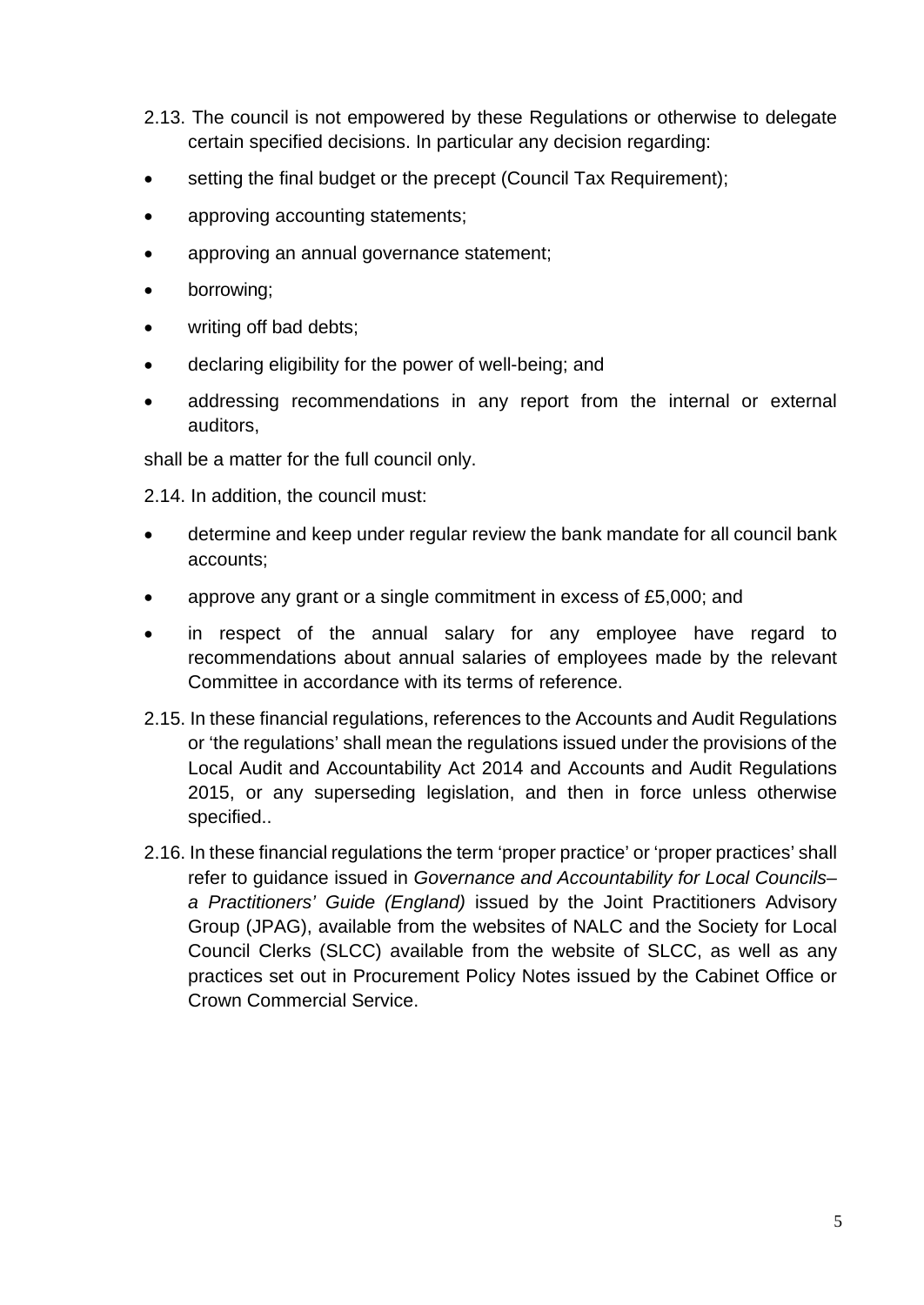# <span id="page-5-0"></span>3. ACCOUNTING AND AUDIT (INTERNAL AND EXTERNAL)

- 3.1. All accounting procedures and financial records of the council shall be determined by the RFO in accordance with the Accounts and Audit Regulations, appropriate Guidance and proper practices.
- 3.2. On a regular basis, at least once in each quarter, and at each financial year end, one or more members, other than the Chairman, shall be appointed to verify bank reconciliations (for all accounts) produced by the RFO. The member shall sign the reconciliations and the original bank statements (or similar document) as evidence of verification. This activity shall on conclusion be reported, including any exceptions, to and noted by the council and/or Resources Committee.
- 3.3. The RFO shall complete the annual statement of accounts, annual report, and any related documents of the council contained in the Annual Return (as specified in proper practices) as soon as practicable after the end of the financial year and having certified the accounts shall submit them and report thereon to the council within the timescales set by the Accounts and Audit Regulations.
- 3.4. The council shall ensure that there is an adequate and effective system of internal audit of its accounting records, and of its system of internal control in accordance with proper practices. Any officer or member of the council shall make available such documents and records as appear to the council to be necessary for the purpose of the audit and shall, as directed by the council, supply the RFO, internal auditor, or external auditor with such information and explanation as the council considers necessary for that purpose.
- 3.5. The internal auditor shall be appointed by and shall carry out the work in relation to internal controls required by the council in accordance with proper practices.
- 3.6. The internal auditor shall:
- be competent and independent of the financial operations of the council;
- report to council in writing, or in person, on a regular basis with a minimum of one annual written report during each financial year;
- to demonstrate competence, objectivity and independence, be free from any actual or perceived conflicts of interest, including those arising from family relationships; and
- have no involvement in the financial decision making, management or control of the council.

3.7. Internal or external auditors may not under any circumstances:

perform any operational duties for the council;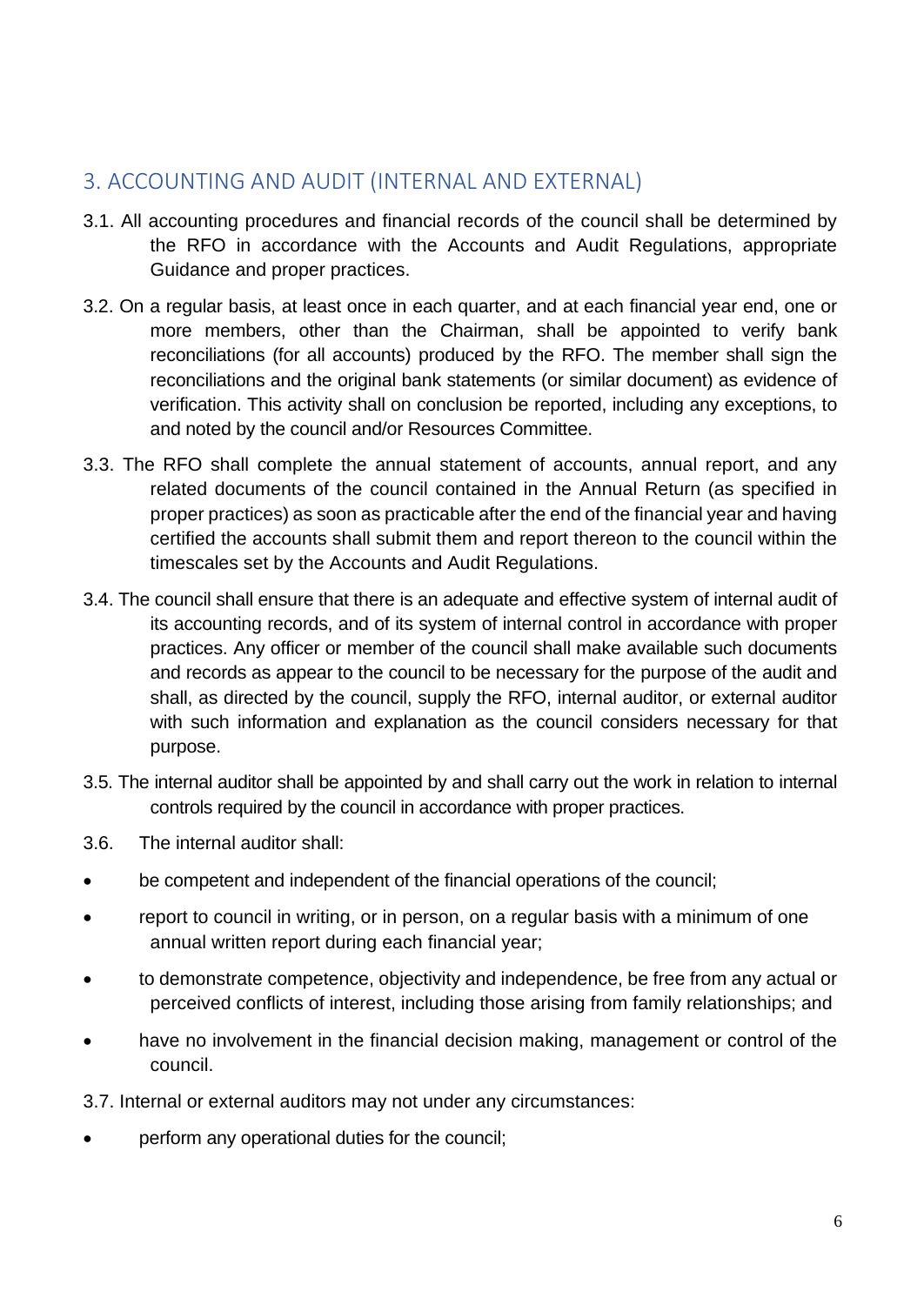- initiate or approve accounting transactions; or
- direct the activities of any council employee, except to the extent that such employees have been appropriately assigned to assist the internal auditor.
- 3.8. For the avoidance of doubt, in relation to internal audit the terms 'independent' and 'independence' shall have the same meaning as is described in proper practices.
- 3.9. The RFO shall make arrangements for the exercise of electors' rights in relation to the accounts including the opportunity to inspect the accounts, books, and vouchers and display or publish any notices and statements of account required by the Local Audit and Accountability Act 2014, or any superseding legislation, the Local Government Transparency Code, and the Accounts and Audit Regulations.
- 3.10. The RFO shall, without undue delay, bring to the attention of all councillors any correspondence or report from internal or external auditors.

# <span id="page-6-0"></span>4. ANNUAL ESTIMATES (BUDGET) AND FORWARD PLANNING

- 4.1. The Resources Committee shall review its three year forecast of revenue and capital receipts and payments. Having regard to the forecast, it shall thereafter formulate and submit proposals for the following financial year to the council not later than the end of December each year including any proposals for revising the forecast.
- 4.2. The RFO must each year, by no later than January, prepare detailed estimates of all receipts and payments including the use of reserves and all sources of funding for the following financial year in the form of a budget to be considered by council.
- 4.3. The council shall consider annual budget proposals in relation to the council's three year forecast of revenue and capital receipts and payments including recommendations for the use of reserves and sources of funding and update the forecast accordingly.
- 4.4. The council shall fix the precept (council tax requirement), and relevant basic amount of council tax to be levied for the ensuing financial year not later than by the end of January each year. The RFO shall issue the precept to the billing authority and shall supply each member with a copy of the approved annual budget.
- 4.5. The approved annual budget shall form the basis of financial control for the ensuing year.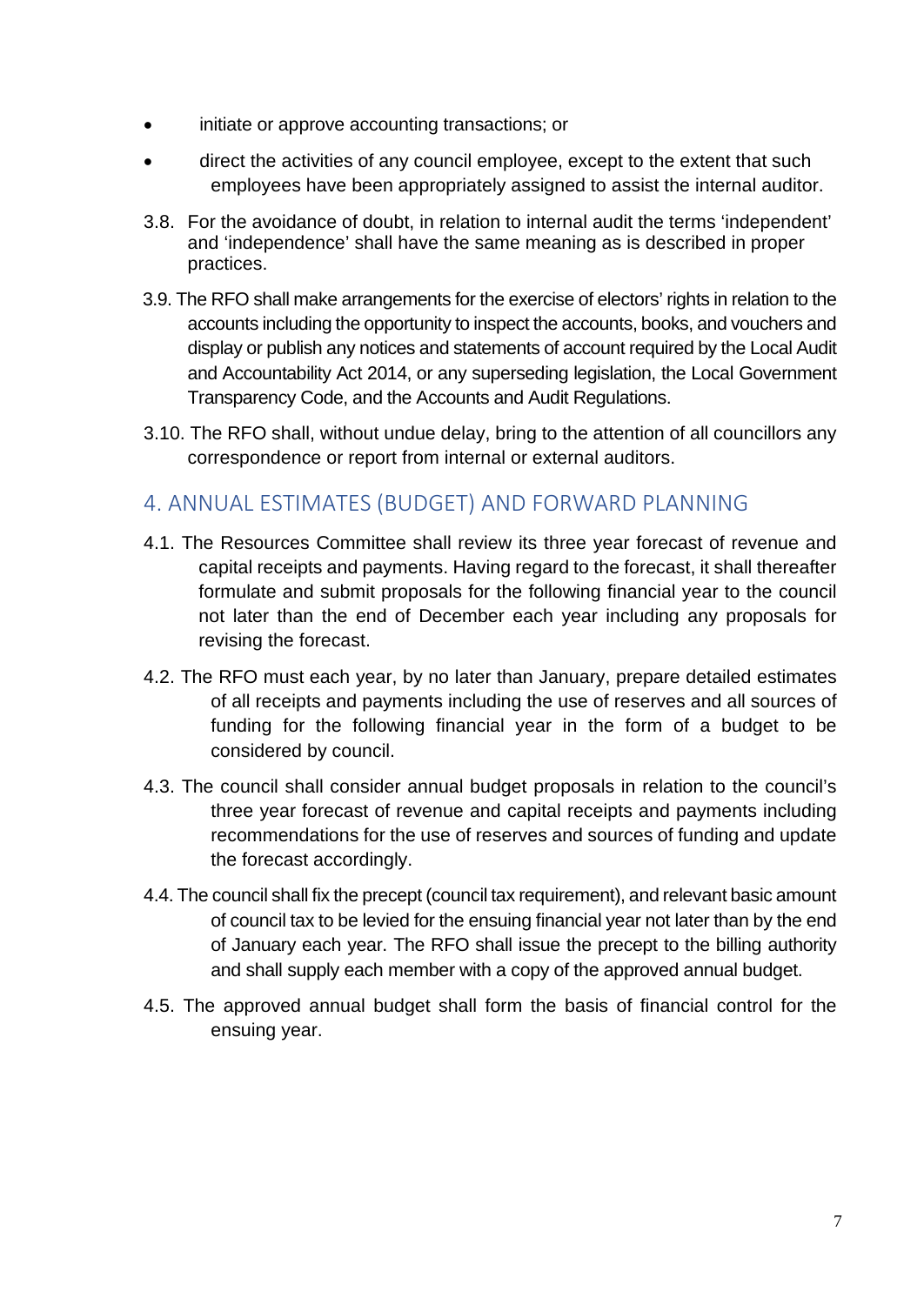# <span id="page-7-0"></span>5. BUDGETARY CONTROL AND AUTHORITY TO SPEND

- 5.1. Expenditure on revenue items may be authorised up to the amounts included for that class of expenditure in the approved budget. This authority is to be determined by:
	- the council for all items over £5,000;
	- a duly delegated committee of the council for items between £5,000 £2,500; or
	- the Clerk, in conjunction with Chairman of Council or Chairman of the appropriate committee, for any items between £5,000 - £2,500; or
	- The Clerk for any items up to and including £2,500.

Such authority is to be evidenced by a Minute or by a suitable alternative form of communication (e.g. email) duly 'signed' by the Clerk, and where necessary also by the appropriate Chairman..

Contracts may not be disaggregated to avoid controls imposed by these regulations.

- 5.2. No expenditure may be authorised that will exceed the amount provided in the revenue budget for that class of expenditure other than by resolution of the council, or duly delegated committee. During the budget year and with the approval of council having considered fully the implications for public services, unspent and available amounts may be moved to other budget headings or to an earmarked reserve as appropriate ('virement').
- 5.3. Unspent provisions in the revenue or capital budgets for completed projects shall not be carried forward to a subsequent year.
- 5.4. The salary budgets are to be reviewed at least annually in October for the following financial. The RFO will inform committees of any changes impacting on their budget requirement for the coming year in good time.
- 5.5. In cases of extreme risk to the delivery of council services, the Clerk may authorise revenue expenditure on behalf of the council which in the clerk's judgement it is necessary to carry out. Such expenditure includes repair, replacement or other work, whether or not there is any budgetary provision for the expenditure, subject to a limit of £5,000. The Clerk shall report such action to the chairman as soon as possible and to the council as soon as practicable thereafter.
- 5.6. No expenditure shall be authorised in relation to any capital project and no contract entered into or tender accepted involving capital expenditure unless the council is satisfied that the necessary funds are available and the requisite borrowing approval has been obtained.
- 5.7. All capital works shall be administered in accordance with the council's standing orders and financial regulations relating to contracts.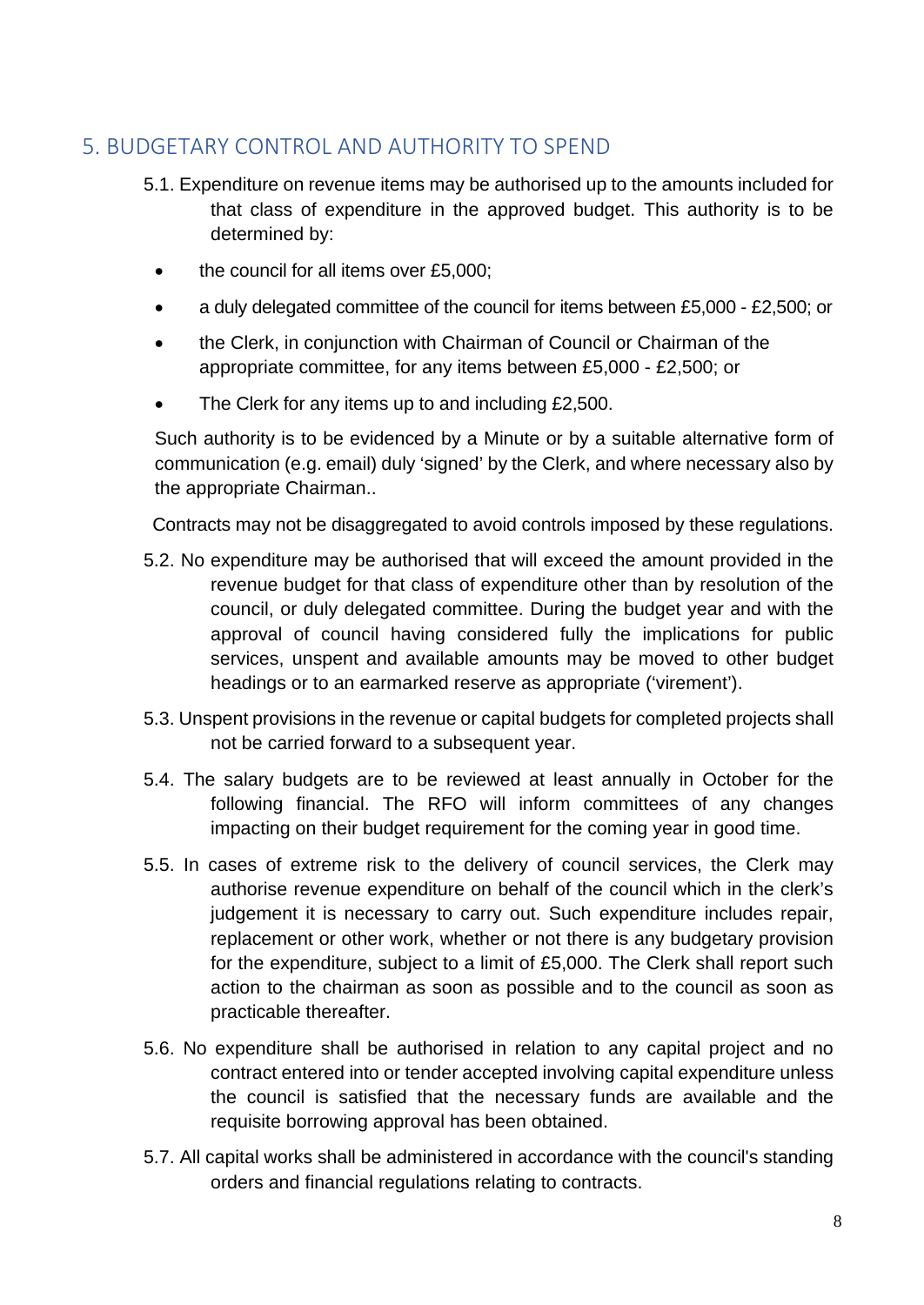- 5.8. The RFO shall regularly provide the council with a statement of receipts and payments to date under each head of the budgets, comparing actual expenditure to the appropriate date against that planned as shown in the budget. These statements are to be prepared at least at the end of each financial quarter and shall show explanations of material variances. For this purpose "material" shall be in excess of 15% of the budget.
- 5.9. Changes in earmarked reserves shall be approved by council as part of the budgetary control process.

## <span id="page-8-0"></span>6. BANKING ARRANGEMENTS AND AUTHORISATION OF PAYMENTS

- 6.1. The council's banking arrangements, including the bank mandate, shall be made by the RFO and approved by the council; banking arrangements may not be delegated to a committee. They shall be regularly reviewed for safety and efficiency.
- 6.2. The RFO shall prepare a schedule of payments requiring authorisation, forming part of the Agenda for the Meeting and, together with the relevant invoices, present the schedule to the Finance Sub Committee. The sub committee shall review the schedule for compliance and, having satisfied itself shall authorise payment by a resolution of the finance committee. A detailed list of all payments shall be disclosed within or as an attachment to the minutes of the meeting at which payment was authorised. Personal payments (including salaries, wages, expenses and any payment made in relation to the termination of a contract of employment) may be summarised to remove public access to any personal information.
- 6.3. All invoices for payment shall be examined, verified and certified by the RFO or relevant SMT budget holder to confirm that the work, goods or services to which each invoice relates has been received, carried out, examined and represents expenditure previously approved by the council.
- 6.4. The RFO or relevant SMT budget holder shall examine invoices for arithmetical accuracy and analyse them to the appropriate expenditure heading. The RFO shall take all steps to pay all invoices submitted, and which are in order, at the next available Finance Sub Committee Meeting..
- 6.5. The Clerk /RFO shall have delegated authority to authorise the payment of items only in the following circumstances:
	- a) If a payment is necessary to avoid a charge to interest under the Late Payment of Commercial Debts (Interest) Act 1998, or where late payment would violate the requirements of Regulation 113 of the Public Contracts Regulations 2015, and the due date for payment is before the next scheduled Meeting of council, where the Clerk/ RFO certify that there is no dispute or other reason to delay payment, provided that a list of such payments shall be submitted to the next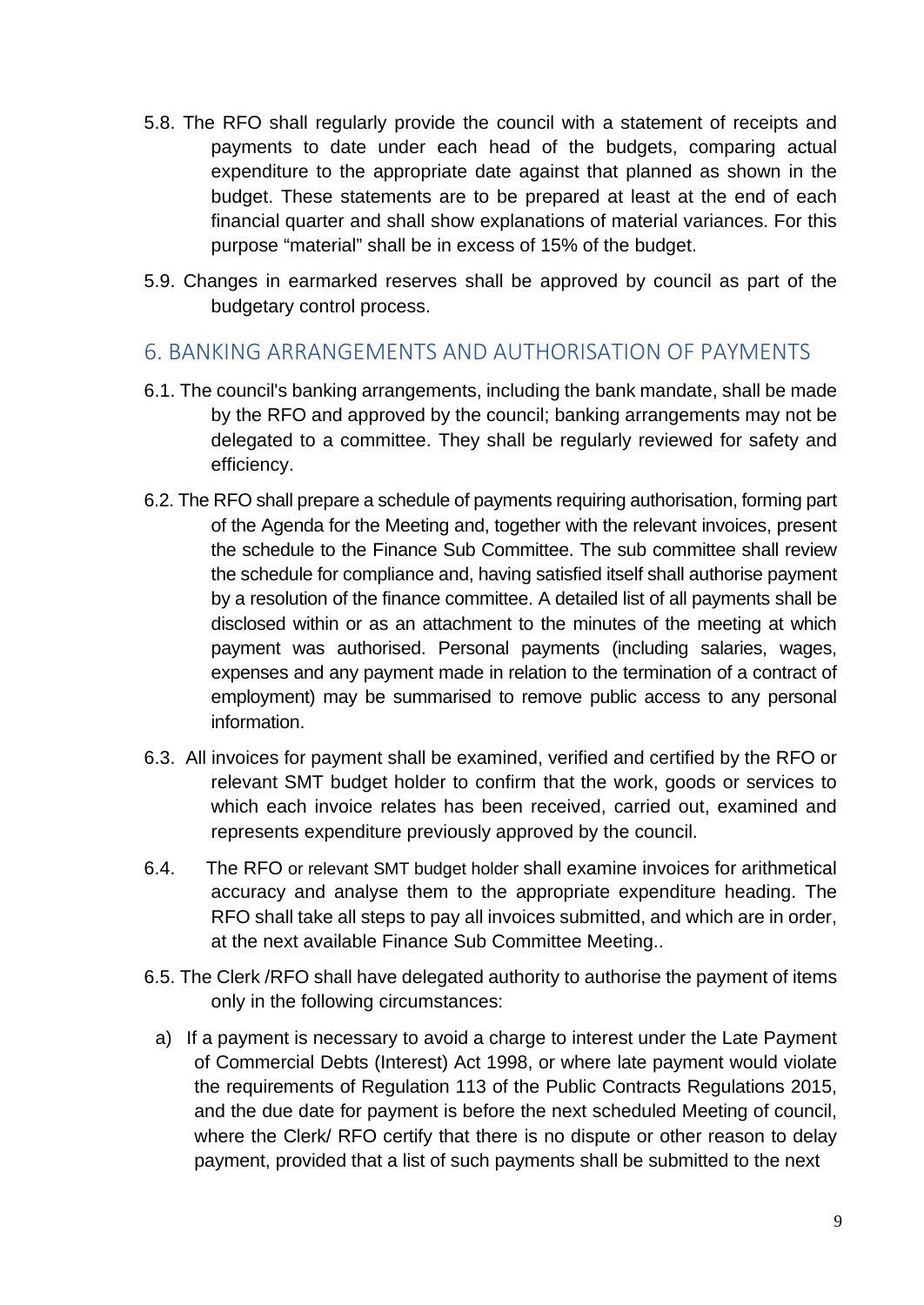appropriate meeting of council. An expenditure item authorised under 6.6 below (continuing contracts and obligations) provided that a list of such payments shall be submitted to the next appropriate meeting of council or finance sub committee or

- b) fund transfers within the councils banking arrangements up to the sum of £100,000, provided that a list of such payments has either already been approved by Council, Resources Committee or Financial Sub Committee or shall be submitted to the next appropriate meeting of council or resources committee.
- 6.6. For each financial year the Clerk/RFO shall draw up a list of due payments which arise on a regular basis as the result of a continuing contract, statutory duty, or obligation (such as but not exclusively, Salaries, PAYE and NI, Superannuation Fund and regular maintenance contracts and the like for which council may authorise payment for the year provided that the requirements of regulation 4.1 (Budgetary Controls) are adhered to, provided also that a list of such payments shall be submitted to the next appropriate meeting of council or resources Committee.
- 6.7. A record of regular payments made under 6.6 above shall be drawn up and be signed by two members on each and every occasion when payment is authorised - thus controlling the risk of duplicated payments being authorised and / or made.
- 6.8. In respect of grants a duly authorised committee shall approve expenditure within any limits set by council and in accordance with any Policy statement approved by council. Any Revenue or Capital Grant in excess of £5,000 shall before payment, be subject to ratification by resolution of the council.
- 6.9. Members are subject to the Code of Conduct that has been adopted by the council and shall comply with the Code and Standing Orders when a decision to authorise or instruct payment is made in respect of a matter in which they have a disclosable pecuniary or other interest, unless a dispensation has been granted.
- 6.10. The council will aim to rotate the duties of members in these Regulations so that onerous duties are shared out as evenly as possible over time.
- 6.11. Any changes in the recorded details of suppliers, such as bank account records, shall be approved in writing by a Member.

## <span id="page-9-0"></span>7. INSTRUCTIONS FOR THE MAKING OF PAYMENTS

7.1. The council will make safe and efficient arrangements for the making of its payments.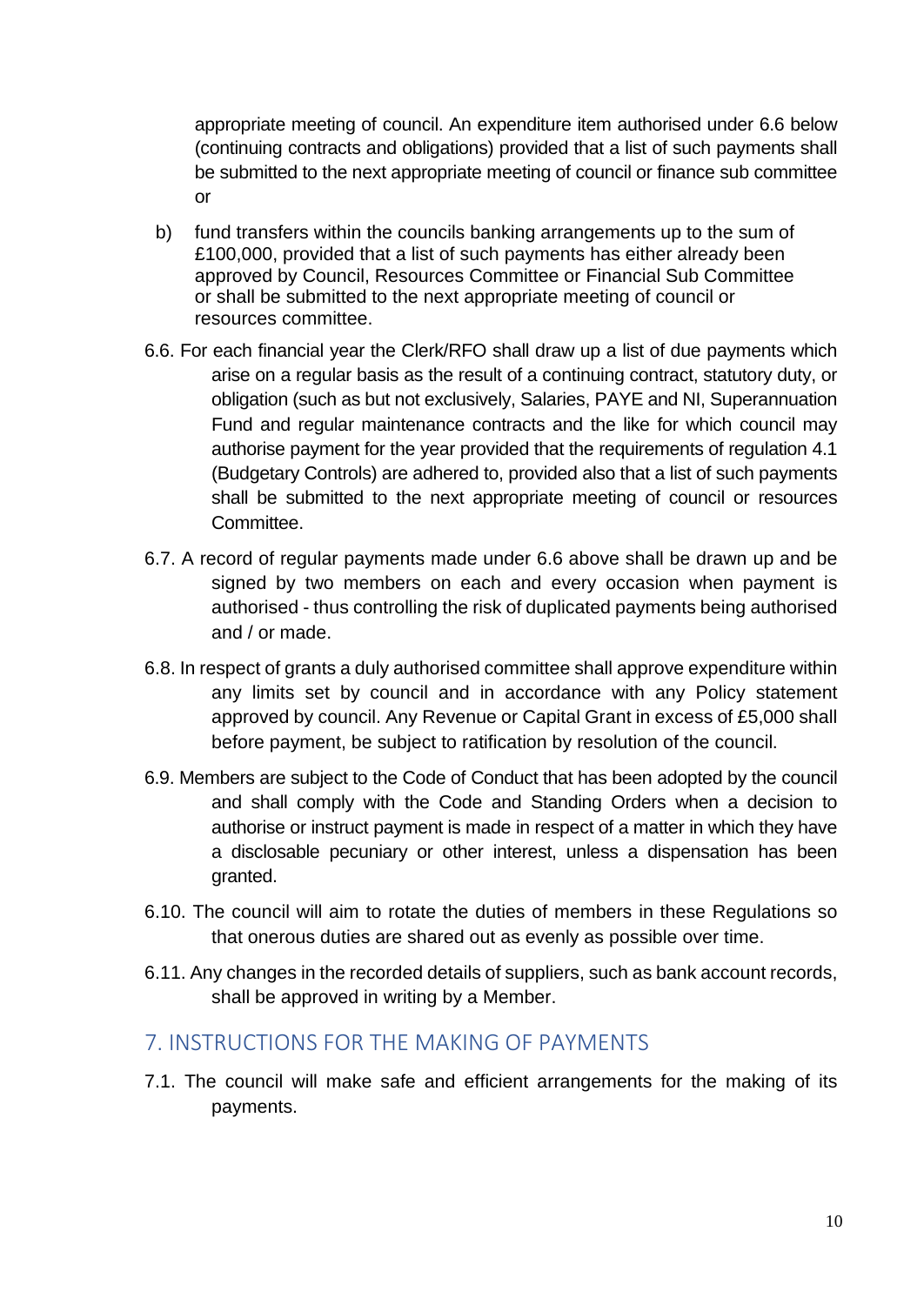- 7.2. Contracts for supplies, services and works shall provide for 30-day maximum payment terms, as required by Regulation 113 of the Public Contracts Regulations (or other relevant legislation).
- 7.3. Following authorisation under Financial Regulation 6 above, the council, a duly delegated committee or, if so delegated, the Clerk /RFO shall give instruction that a payment shall be made.
- 7.4. All payments shall be effected by electronic payment or other instructions to the council's bankers, or otherwise, in accordance with a resolution of Council or duly delegated Committee.
- 7.5. Cheques, or orders for payment drawn on the bank account in accordance with the schedule as presented to council or committee shall be signed by three members of council in accordance with a resolution instructing that payment. If a member who is also a bank signatory has declared a disclosable pecuniary interest, or has any other interest, in the matter in respect of which the payment is being made, that Councillor shall be required to consider Standing Orders, and thereby determine whether it is appropriate and / or permissible to be a signatory to the transaction in question.
- 7.6. To indicate agreement of the details shown on the cheque or order for payment with the counterfoil and the invoice or similar documentation, the signatories shall each also initial the cheque counterfoil.
- 7.7. Cheques or orders for payment shall not normally be presented for signature other than at a council or committee meeting (including immediately before or after such a meeting). Any signatures obtained away from such meetings shall be reported to the Resources Committee at the next convenient meeting.
- 7.8. If thought appropriate by the council, payment for utility supplies (energy, telephone and water) and any National Non-Domestic Rates may be made by variable Direct Debit provided that the instructions are signed by two members and any payments are reported to council as made. The approval of the use of a variable Direct Debit shall be renewed by resolution of the council at least every two years.
- 7.9. If thought appropriate by the council, payment for certain items (principally Salaries) may be made by Banker's Standing Order provided that the instructions are signed, or otherwise evidenced by two members are retained and any payments are reported to council as made. The approval of the use of a Banker's Standing Order shall be renewed by resolution of the council at least every two years.
- 7.10. If thought appropriate by the council, payment for certain items may be made by BACS or CHAPS methods provided that the instructions for each payment are signed, or otherwise evidenced, by two authorised bank signatories are retained and any payments are reported to council as made. The approval of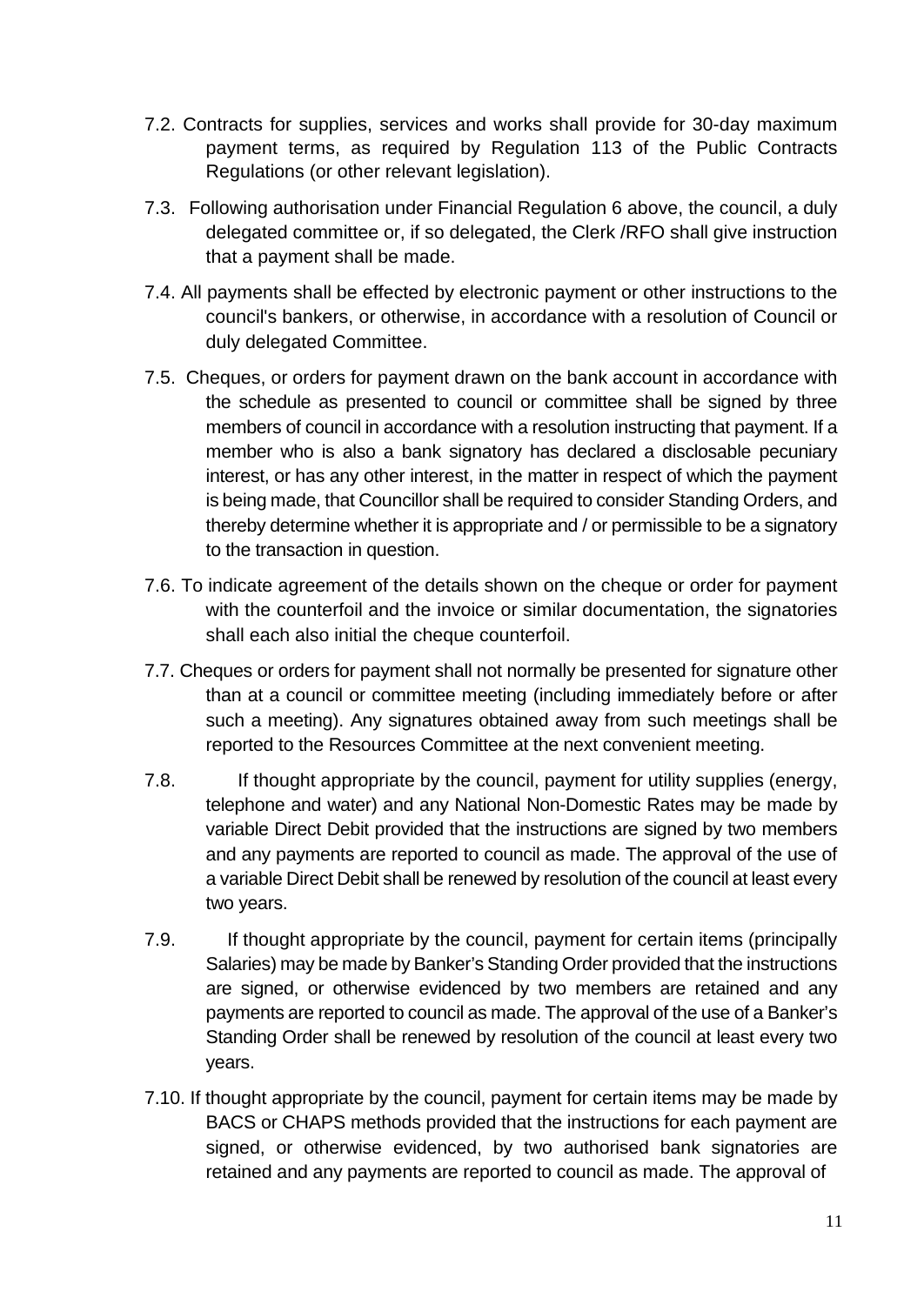the use of BACS or CHAPS shall be renewed by resolution of the council at least every two years.

- 7.11. If thought appropriate by the council payment for certain items may be made by internet banking transfer provided evidence is retained showing which members approved the payment.
- 7.12. Where a computer requires use of a personal identification number (PIN) or other password(s), for access to the council's records on that computer, a note shall be made of the PIN and Passwords and shall be handed to and retained by the Chairman of Council in a sealed dated envelope. This envelope may not be opened other than in the presence of two other councillors. After the envelope has been opened, in any circumstances, the PIN and / or passwords shall be changed as soon as practicable. The fact that the sealed envelope has been opened, in whatever circumstances, shall be reported to all members immediately and formally to the next available meeting of the council. This will not be required for a member's personal computer used only for remote authorisation of bank payments.
- 7.13. No employee or councillor shall disclose any PIN or password, relevant to the working of the council or its bank accounts, to any person not authorised in writing by the council or a duly delegated committee.
- 7.14. Regular back-up copies of the records on any computer shall be made and shall be stored securely away from the computer in question, and preferably off site.
- 7.15. The council, and any members using computers for the council's financial business, shall ensure that anti-virus, anti-spyware and firewall, software with automatic updates, together with a high level of security, is used.
- 7.16. Where internet banking arrangements are made with any bank, the Clerk/RFO or other delegated officer shall be appointed as the Service Administrator. The Bank Mandate approved by the council shall identify a number of councillors who will be authorised to approve transactions on those accounts. The bank mandate will state clearly the amounts of payments that can be instructed by the use of the Service Administrator alone, or by the Service Administrator with a stated number of approvals.
- 7.17. Access to any internet banking accounts will be directly to the access page (which may be saved under "favourites"), and not through a search engine or e-mail link. Remembered or saved passwords facilities must not be used on any computer used for council banking work. Breach of this Regulation will be treated as a very serious matter under these regulations.
- 7.18. Changes to account details for suppliers, which are used for internet banking may only be changed on written hard copy notification by the supplier and supported by hard copy authority for change signed by the Clerk/RFO. A programme of regular checks of standing data with suppliers will be followed.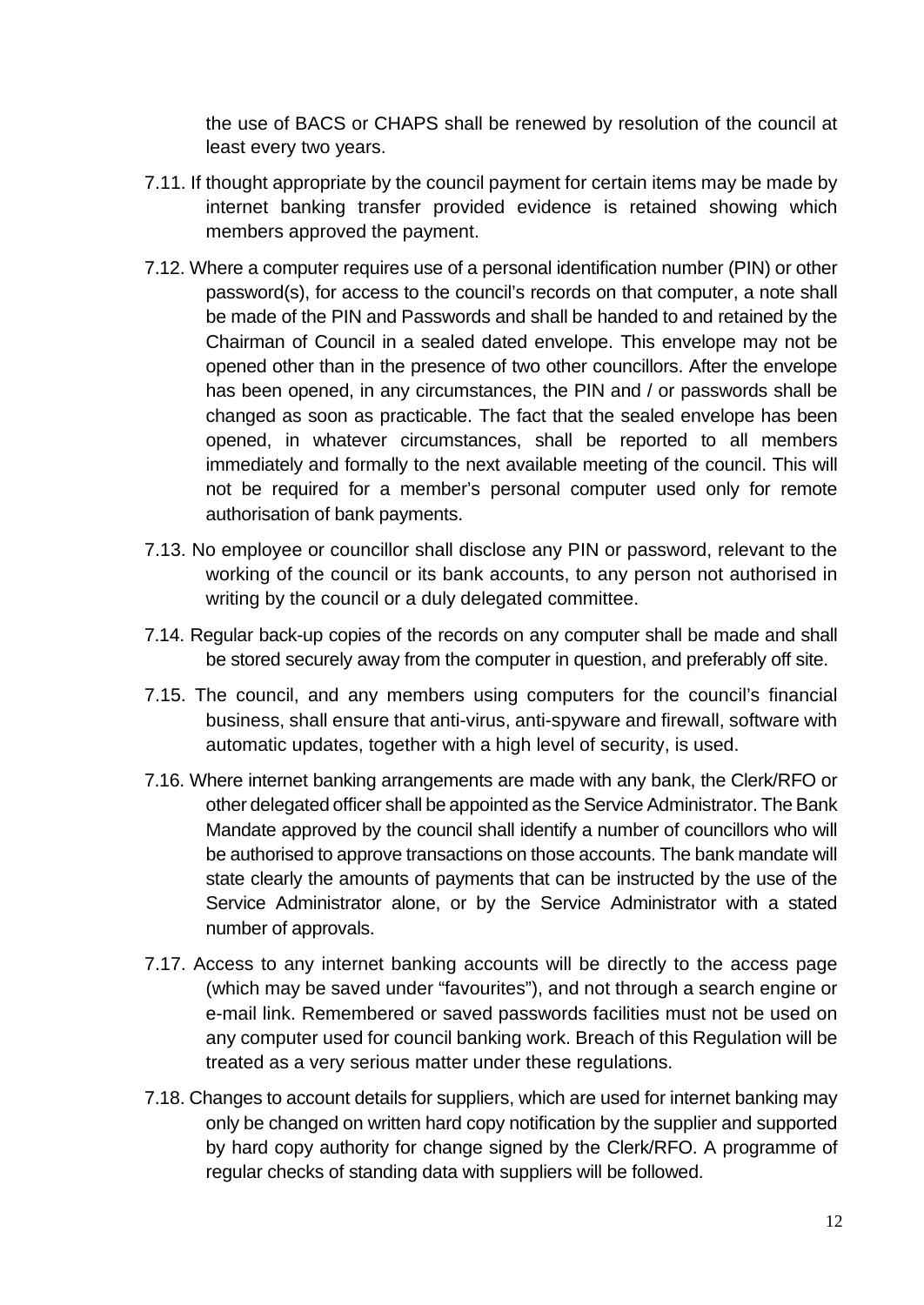- 7.19. Any Debit Card issued for use will be specifically restricted to the Clerk and will also be restricted to a single transaction maximum value of £**5,000** unless authorised by council or finance committee in writing before any order is placed. Use of this debit card will be reported to finance committee on a quarterly basis, for information and appropriate scrutiny.
- 7.20. A pre-paid debit card may be issued to employees with varying limits. These limits will be set by the council or resources committee. Transactions and purchases made will be reported to the council and authority for topping-up shall be at the discretion of the council
- 7.21. Any corporate credit card or trade card account opened by the council will be specifically restricted to use by the Clerk/RFO **unless otherwise authorised by the scheme of delegation** and shall be subject to automatic payment in full at each month-end. Personal credit or debit cards of members or staff shall not be used under any circumstances..
- 7.22. The RFO may provide petty cash to officers for the purpose of defraying operational and other expenses. Vouchers for payments made shall be forwarded to the RFO with a claim for reimbursement.
	- a) The RFO may maintain as petty cash float of £75.00 for the purpose of defraying operational and other expenses. Vouchers for payments made from petty cash shall be kept to substantiate the payment.
	- b) Income received must not be paid into the petty cash float but must be separately banked, as provided elsewhere in these regulations.
	- c) Payments to maintain the petty cash float shall be shown separately on the schedule of payments presented to council under 6.2 above.

# <span id="page-12-0"></span>8. PAYMENT OF SALARIES

- 8.1. As an employer, the council shall make arrangements to meet fully the statutory requirements placed on all employers by PAYE and National Insurance legislation. The payment of all salaries shall be made in accordance with payroll records and the rules of PAYE and National Insurance currently operating, and salary rates shall be as agreed by council, or duly delegated committee.
- 8.2. Payment of salaries and payment of deductions from salary such as may be required to be made for tax, national insurance and pension contributions, or similar statutory or discretionary deductions must be made in accordance with the payroll records and on the appropriate dates stipulated in employment contracts, provided that each payment is reported to the next available council meeting, as set out in these regulations above.
- 8.3. No changes shall be made to any employee's pay, emoluments, or terms and conditions of employment without the prior consent of the council, unless provided for in the Officers Scheme of Delegation.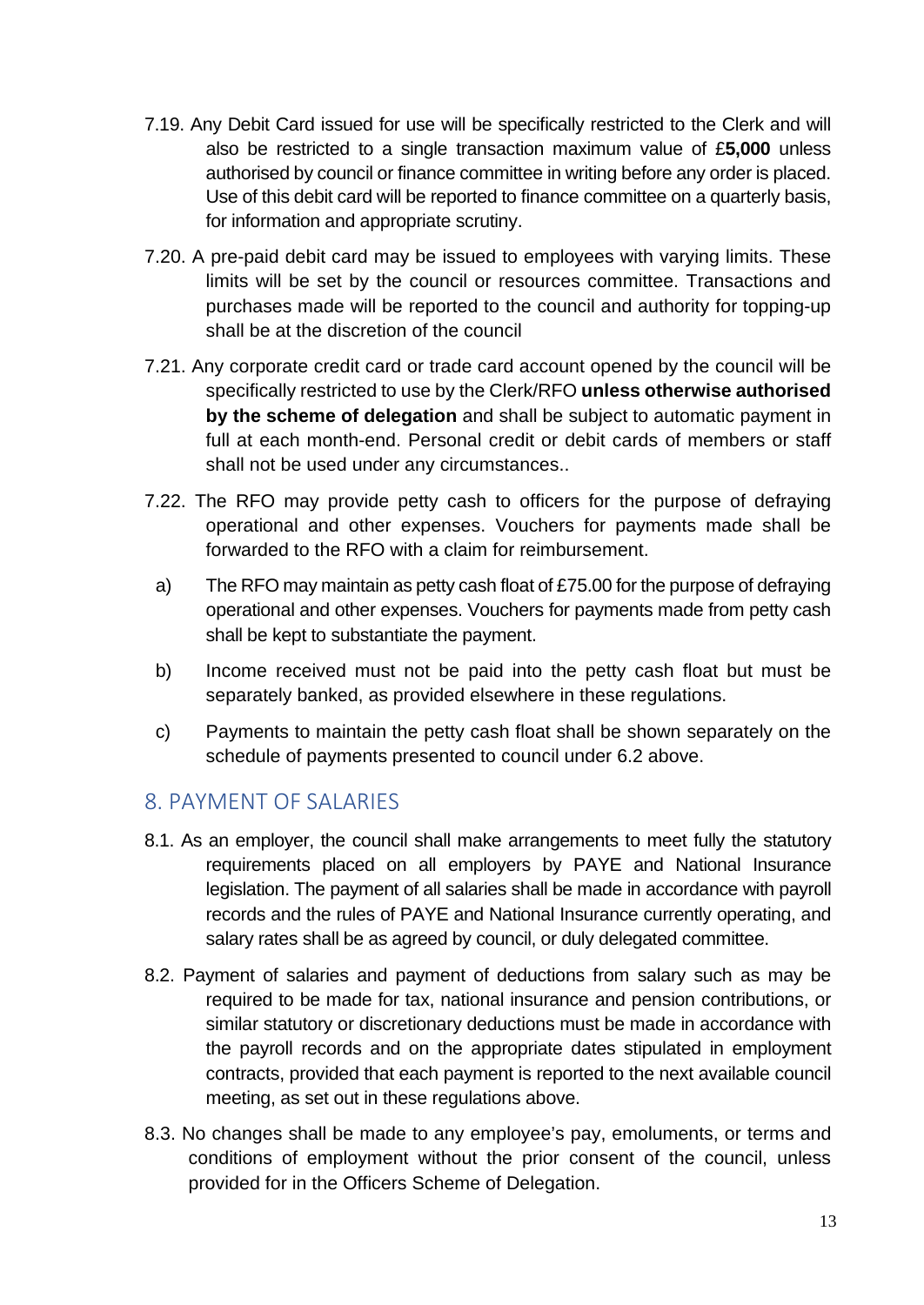- 8.4. Each and every payment to employees of net salary and to the appropriate creditor of the statutory and discretionary deductions shall be recorded in a separate confidential record (confidential cash book). This confidential record is not open to inspection or review (under the Freedom of Information Act 2000 or otherwise) other than:
- a) by any councillor who can demonstrate a need to know;
- b) by the internal auditor;
- c) by the external auditor; or
- d) by any person authorised under Local Audit and Accountability Act 2014, or any superseding legislation.
- 8.5. The total of such payments in each calendar month shall be reported with all other payments as made as may be required under these Financial Regulations, to ensure that only payments due for the period have actually been paid.
- 8.6. An effective system of personal performance management should be maintained for the senior officers.
- 8.7. Any termination payments shall be supported by a clear business case and reported to the council. Termination payments shall only be authorised by council.
- 8.8. Before employing interim staff the council must consider a full business case.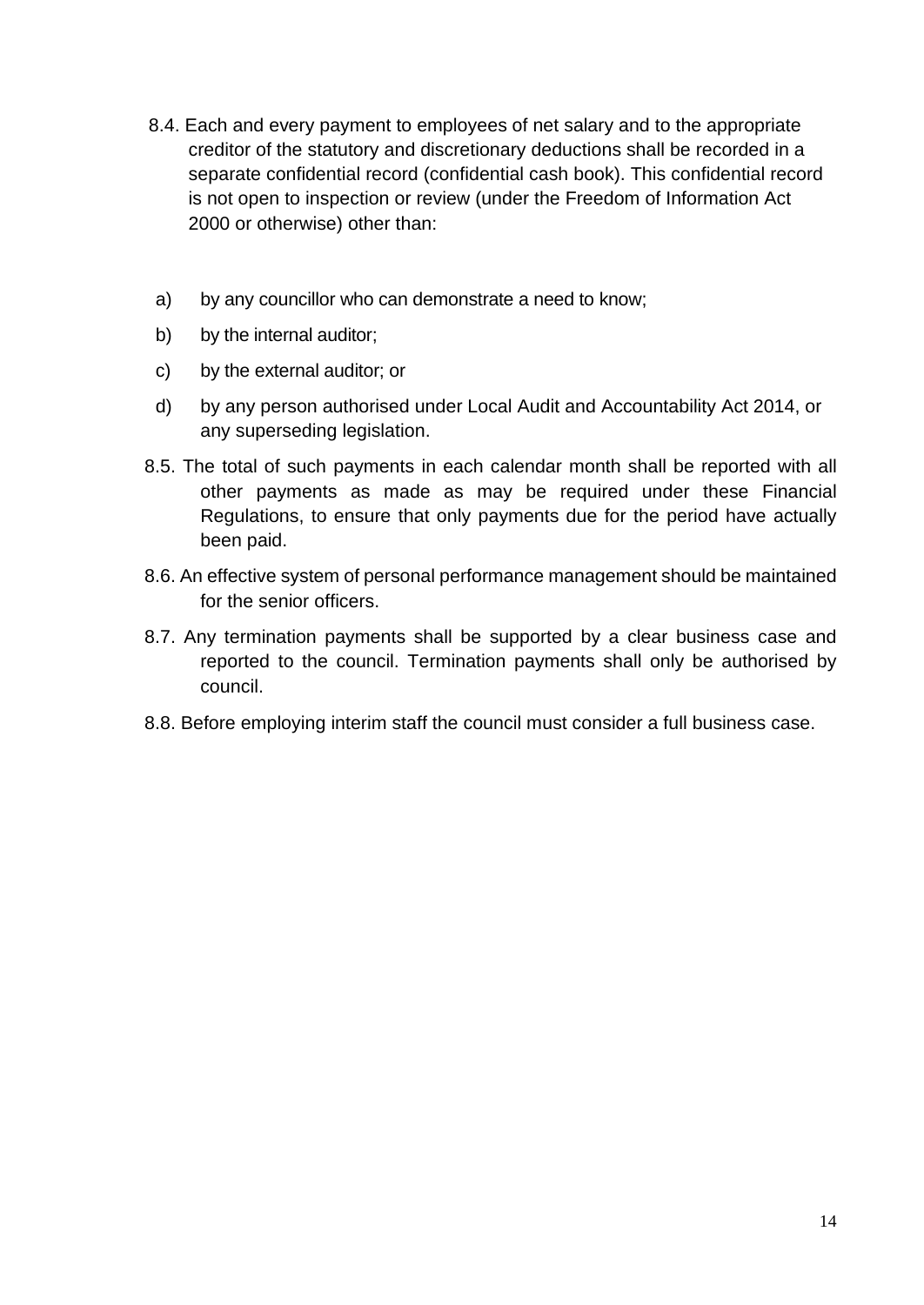## <span id="page-14-0"></span>9. LOANS AND INVESTMENTS

- 9.1. All borrowings shall be effected in the name of the council, after obtaining any necessary borrowing approval. Any application for borrowing approval shall be approved by Council as to terms and purpose. The application for Borrowing Approval, and subsequent arrangements for the Loan shall only be approved by full council.
- 9.2. Any financial arrangement which does not require formal Borrowing Approval from the Secretary of State (such as Hire Purchase or Leasing of tangible assets) shall be subject to approval by the full council. In each case a report in writing shall be provided to council in respect of value for money for the proposed transaction.
- 9.3. The council will arrange with the council's Banks and Investment providers for the sending of a copy of each statement of account to the Chairman of the council at the same time as one is issued to the Clerk/ RFO.
- 9.4. All loans and investments shall be negotiated in the name of the Council and shall be for a set period in accordance with council policy.
- 9.5. The council shall consider the need for an Investment Strategy and Policy which, if drawn up, shall be in accordance with relevant regulations, proper practices and guidance. Any Strategy and Policy shall be reviewed by the council at least annually.
- 9.6. All investments of money under the control of the council shall be in the name of the council.
- 9.7. All investment certificates and other documents relating thereto shall be retained in the custody of the RFO.
- 9.8. Payments in respect of short term or long term investments, including transfers between bank accounts held in the same bank, or branch, shall be made in accordance with Regulation 6 (Authorisation of payments) and Regulation 7 (Instructions for payments).

# <span id="page-14-1"></span>10. INCOME

- 10.1. The collection of all sums due to the council shall be the responsibility of and under the supervision of the Clerk/RFO.
- 10.2. Particulars of all charges to be made for work done, services rendered or goods supplied shall be agreed annually by the council, notified to the RFO and the RFO shall be responsible for the collection of all accounts due to the council.
- 10.3. The council will review all fees and charges annually, following a report of the Clerk.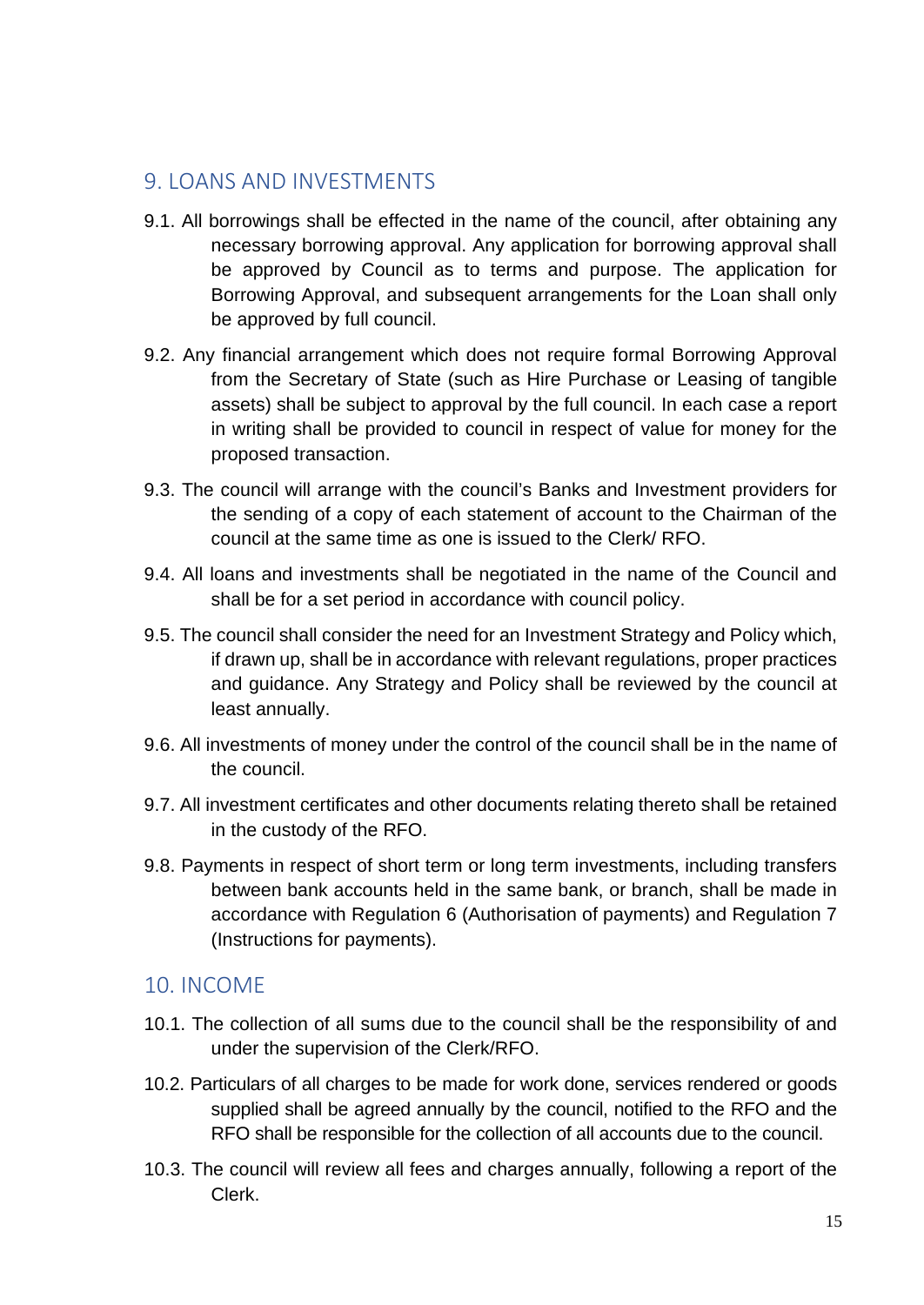- 10.4. Any sums found to be irrecoverable and any bad debts shall be reported to the council and shall be written off in the year.
- 10.5. All sums received on behalf of the council shall be banked intact as directed by the RFO. In all cases, all receipts shall be deposited with the council's bankers with such frequency as the RFO considers necessary.
- 10.6. The origin of each receipt shall be entered on the paying-in slip.
- 10.7. Personal cheques shall not be cashed out of money held on behalf of the council.
- 10.8. The RFO shall promptly complete any VAT Return that is required. Any repayment claim due in accordance with VAT Act 1994 section 33 shall be made at least annually coinciding with the financial year end.
- 10.9. Where any significant sums of cash are regularly received by the council, the RFO shall take such steps as are agreed by the council to ensure that more than one person is present when the cash is counted in the first instance, that there is a reconciliation to some form of control such as ticket issues, and that appropriate care is taken in the security and safety of individuals banking such cash.
- 10.10. Any income arising which is the property of a charitable trust shall be paid into a charitable bank account. Instructions for the payment of funds due from the charitable trust to the council (to meet expenditure already incurred by the authority) will be given by the Managing Trustees of the charity meeting separately from any council meeting (see also Regulation 17 below) ].

#### <span id="page-15-0"></span>11. ORDERS FOR WORK, GOODS AND SERVICES

- 11.1. An official order or letter shall be issued for all work, goods and services unless a formal contract is to be prepared or an official order would be inappropriate. Copies of orders shall be retained.
- 11.2. Order books shall be controlled by the Clerk/RFO.
- 11.3. All members and Officers are responsible for obtaining value for money at all times. An officer issuing an official order shall ensure as far as reasonable and practicable that the best available terms are obtained in respect of each transaction, usually by obtaining three or more quotations or estimates from appropriate suppliers, subject to any *de minimis* provisions in Regulation 12 (I) below.
- 11.4. A member may not issue an official order or make any contract on behalf of the council.
- 11.5. The Clerk/RFO shall verify the lawful nature of any proposed purchase before the issue of any order, and in the case of new or infrequent purchases or payments, the RFO shall ensure that the statutory authority shall be reported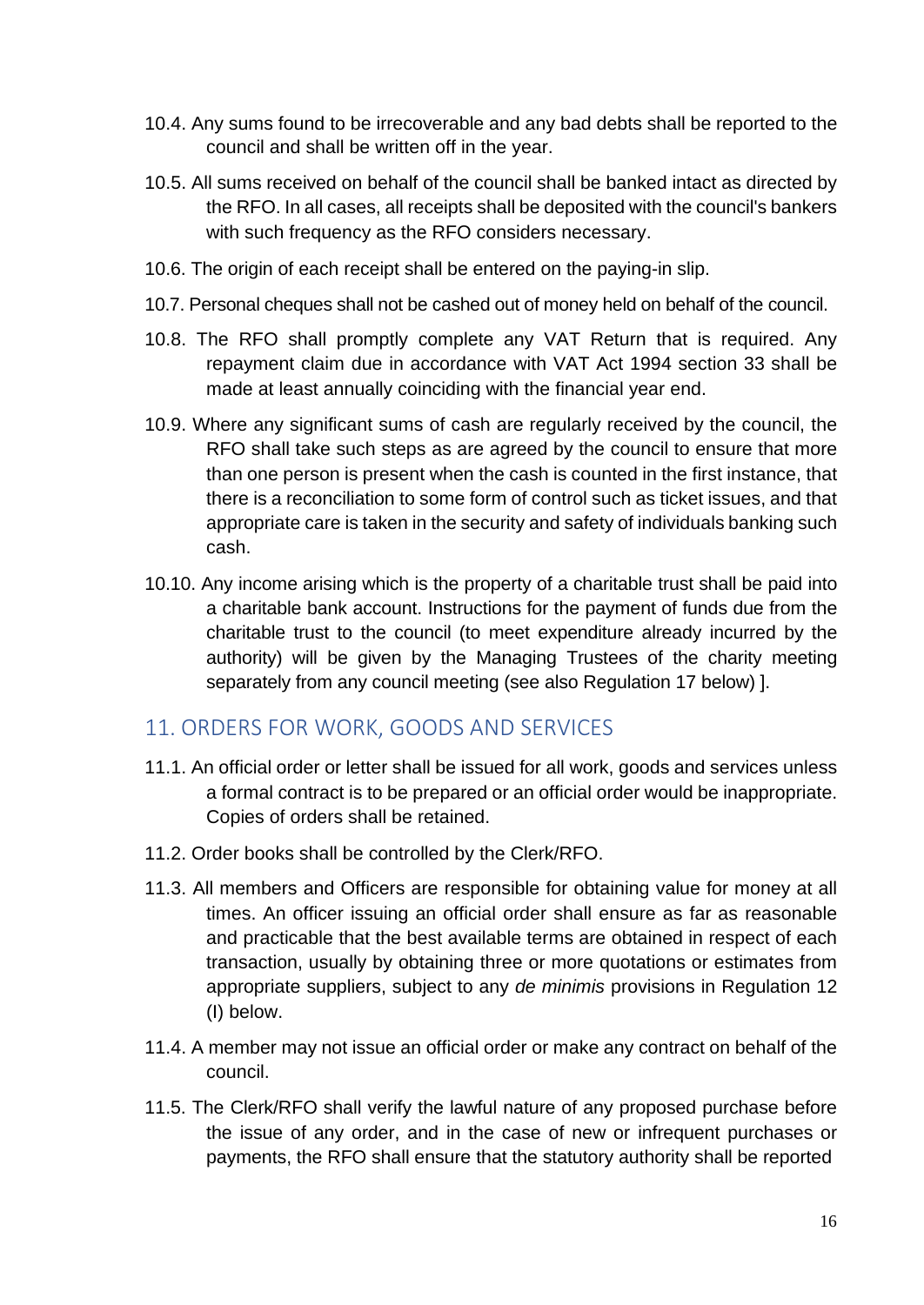to the meeting at which the order is approved so that the Minutes can record the power being used.

## <span id="page-16-0"></span>12. CONTRACTS

- 12.1. Procedures as to contracts are laid down as follows:
- a. Every contract shall comply with these financial regulations, and no exceptions
	- shall be made otherwise than in an emergency provided that this regulation need not apply to contracts which relate to items (i) to (viI) below:
	- i. for the supply of water and sewerage services;
	- ii. for the execution of mandatory works by statutory undertakers, where the statutory undertaker is the only body which can perform the works. Such statutory undertakers include:
		- (i) British Telecom specifically for telecoms infrastructure works;
		- (ii) Network Rail specifically for works affecting the railway infrastructure;
		- (iii) Northern Gas Networks specifically for gas supply infrastructure works;
		- (iv) Northern Powergrid specifically for electricity infrastructure works;
		- (v) Northumbria Water specifically for water and sewerage infrastructure works;
		- (vi) Highways England specifically for works to the core road network under their management;
	- iii. for legal services declared exempt from the Public Contracts Regulations 2015;

iv.for work to be executed or goods or materials to be supplied which consist of repairs to or parts for existing machinery or equipment or plant, where this requirement can be satisfied by only one possible contractor;

 v. for work to be executed or goods or materials to be supplied which constitute an extension of an existing contract by the Council, where the possibility of such extension was provided for in the original contract, or where the contract may be modified in accordance with Regulation 72 of the Public Contracts Regulations 2015;

vi. for additional audit work of the external Auditor up to an estimated value of £500 (in excess of this sum the Clerk/ RFO shall act after consultation with the Chairman and Vice Chairman of council); and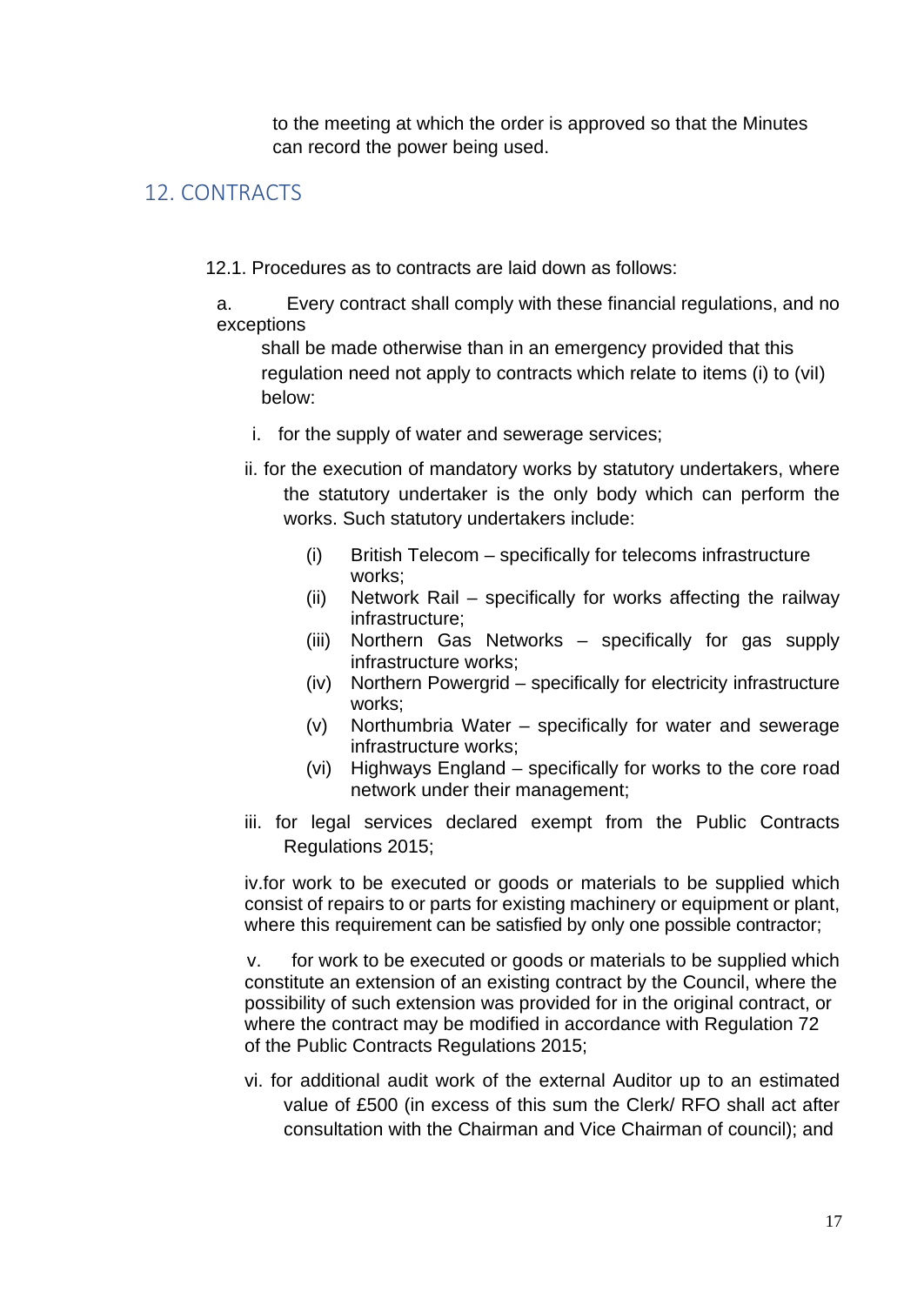vii. for goods or materials proposed to be purchased which are proprietary articles only available from one possible supplier and / or are only sold at a fixed price.

b. Where it is intended to enter into a contract at or exceeding £50,000 in value for the supply of goods or materials or for the execution of works or specialist services other than such goods, materials, works or specialist services as are excepted as set out in paragraph (a) the Clerk shall, as a minimum, invite tenders from at least three capable firms and in accordance with Standing Order regulation 19(d).

- c. When applications are made to waive financial regulations relating to contracts to enable a price to be negotiated without competition the reason shall be embodied in a recommendation to the council. Waivers should only be used where at least one of the following circumstances applies:
	- i. with an organisation already engaged by the Council for a similar and related procurement and where there is significant benefit to extending the contract to cover this additional requirement, without exposing the Council to unacceptable risk;
	- ii. involving cases of genuine, unforeseen urgency, where it is not possible to operate a competitive procedure;
	- iii. for the purchase of a work of art or museum specimen, to meet the specific requirements of an artistic, cultural, or performing arts event, or otherwise for the protection of exclusive rights which cannot be procured competitively due to the nature of the requirement;
	- iv. in relation to time-limited grant funding from an external body, where the time limitations will not allow a competitive procurement process to be completed and where the grant conditions allow this; or
	- v. where relevant UK or EU legislation not otherwise referred to in these regulations prevents the usual procurement process from being followed.
- d. Invitations to tender shall state the general nature of the intended contract and the Clerk shall obtain the necessary technical assistance to prepare a specification in appropriate cases. The invitation shall in addition state that tenders must be addressed to the Clerk in the ordinary course of post. If the tenders are to be returned by post, each tendering firm shall be supplied with a specifically marked envelope in which the tender is to be sealed and remain sealed until the prescribed date for opening tenders for that contract.
- e. Invitations to tender shall make clear whether tenders are to be assessed on the basis of lowest price, or a balance of price and quality and, in the latter case, the weightings applied to each of these criteria.
- f. All sealed tenders shall be opened at the same time on the prescribed date by the Clerk in the presence of at least one member of council.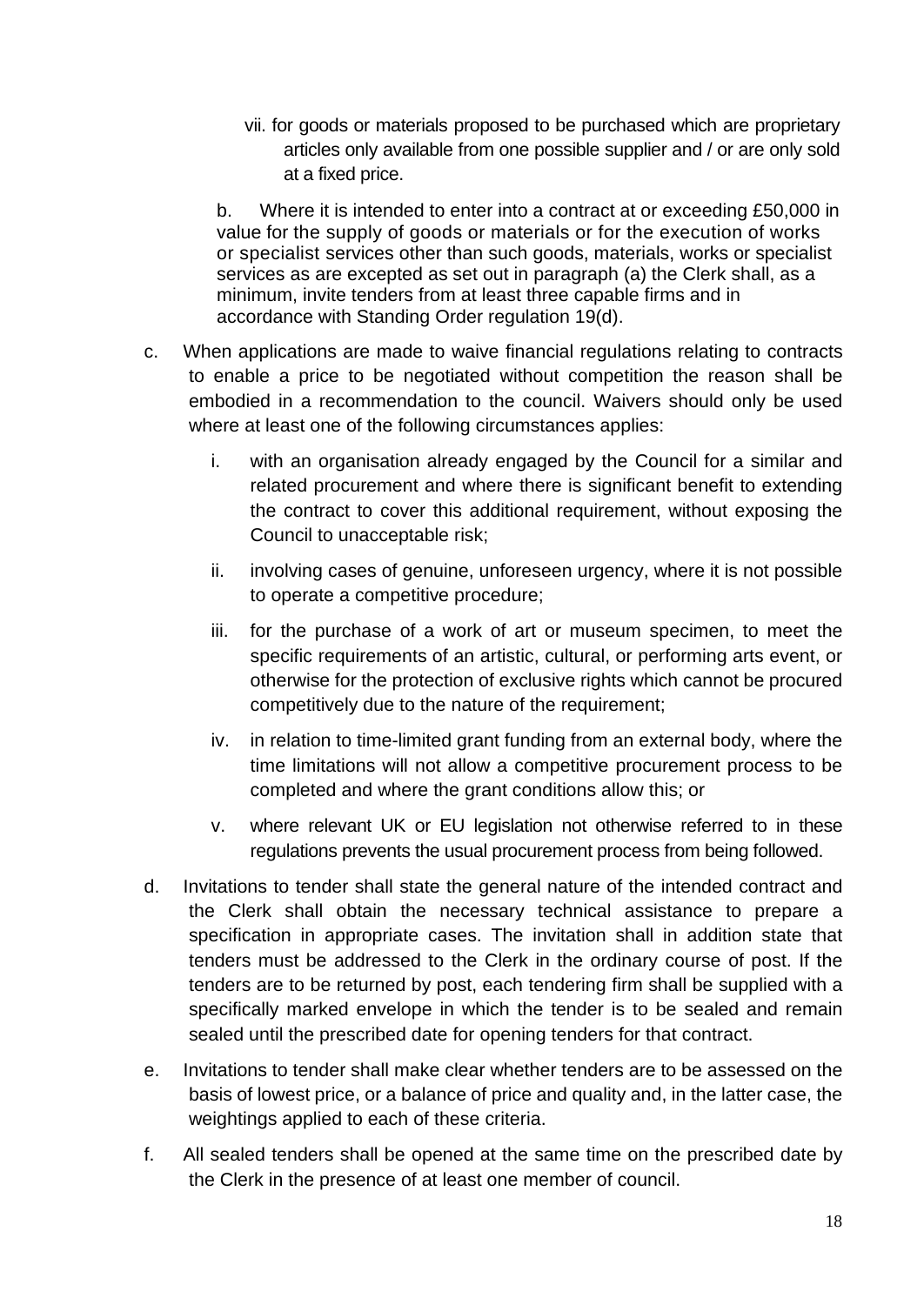- g. If no tenders are received, or if all of the tenders received are non-compliant, the council may, at its discretion, make such arrangements as it sees fit, with a competent supplier, to meet the requirements of the contract.
- h. Any invitation to tender issued under this regulation shall be subject to Standing Order 19, Financial controls and Procurement, and shall refer to the terms of the Bribery Act 2010.
- i. When it is to enter into a contract of less than £50,000 in value for the supply of goods or materials or for the execution of works or specialist services other than such goods, materials, works or specialist services as are excepted as set out in paragraph (a) the Clerk/RFO shall obtain 3 quotations (priced descriptions of the proposed supply); where the value is below £3,000 and above £100 the Clerk/RFO shall strive to obtain 3 estimates. Otherwise, Regulation 10 (3) above shall apply.
- j. The council shall not be obliged to accept the lowest or any tender, quote or estimate.
- k. Should it occur that the council, or duly delegated committee, does not accept any tender, quote or estimate, the work is not allocated and the council requires further pricing, provided that the specification does not change, no person shall be permitted to submit a later tender, estimate or quote who was present when the original decision making process was being undertaken.
- l. The Public Procurement (Amendment etc.) (EU Exit) Regulations 2020 shall apply and the terms of the Public Contracts Regulations 2015 and the including thresholds shall be followed.
- m. Where openly advertising a contract opportunity by any other means, such as appropriate newspapers, the council will also ensure an appropriate advertisement is placed on the Contracts Finder website.
- n. The award of any contract worth more than £25,000 shall be publicised by a notice on Contracts Finder or equivalent. This includes contracts which have not been subject to prior advertising.

# <span id="page-18-0"></span>13. CAPITAL PROGRAMME WORKS

- 13.1 The Council's rules for procurement, the award and management of contracts and tendering are set out separately in Standing Orders.
- 13.2 Capital programme projects should only be undertaken where the project is included within the approved Capital Programme for the year and where sufficient budget is available to meet the cost of the works. This is particularly important for capital projects that span more than one financial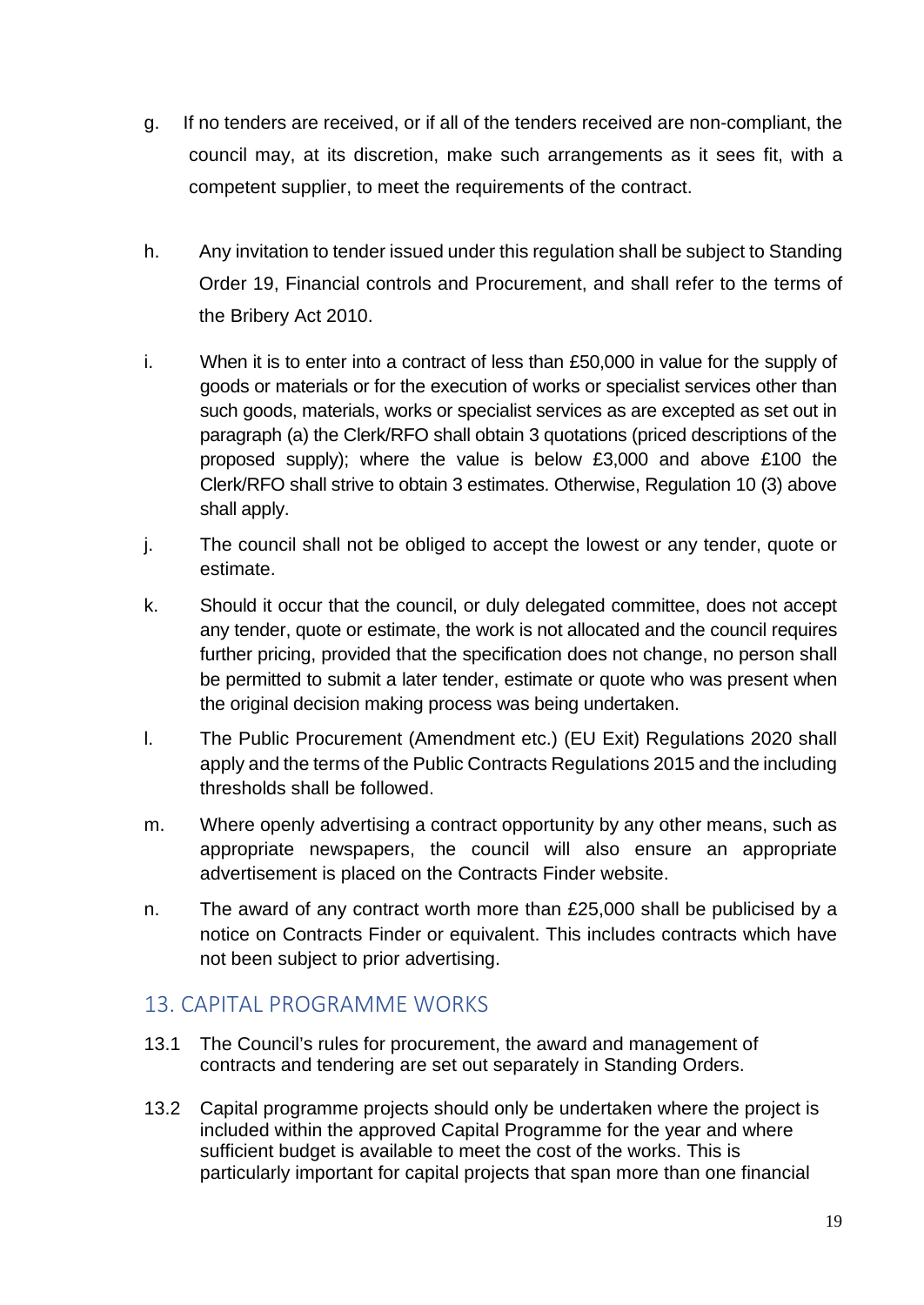year, in which case a full financial appraisal should include identification of payments and receipts for the project over its full lifetime.

- 13.3 In addition, where a capital project involves expenditure over the value of £5,000 or where a tender process or contract is to be entered into involving capital expenditure, approval from the appropriate Committee is required before proceeding.
- 13.4 In such cases a report should be submitted to the Committee setting out details of the capital project, the capital expenditure, quotes, any exemptions to standing orders, the preferred contractor and details of any tender process or contract details.

# <span id="page-19-0"></span>14. PAYMENTS UNDER CONTRACTS FOR BUILDING OR OTHER CONSTRUCTION WORKS

- 14.1. Payments on account of the contract sum shall be made within the time specified in the contract by the RFO upon authorised certificates of the architect or other consultants engaged to supervise the contract (subject to any percentage withholding as may be agreed in the particular contract).
- 14.2. Where contracts provide for payment by instalments the RFO shall maintain a record of all such payments. In any case where it is estimated that the total cost of work carried out under a contract, excluding agreed variations, will exceed the contract sum of 5% or more a report shall be submitted to the council.
- 14.3. Any variation to a contract or addition to or omission from a contract must be approved by the council and Clerk to the contractor in writing, the council being informed where the final cost is likely to exceed the financial provision.

## <span id="page-19-1"></span>15.STORES AND EQUIPMENT

- 15.1. The officer in charge of each section shall be responsible for the care and custody of stores and equipment in that section.
- 15.2. Delivery Notes shall be obtained in respect of all goods received into store or otherwise delivered and goods must be checked as to order and quality at the time delivery is made.
- 15.3. Stocks shall be kept at the minimum levels consistent with operational requirements.
- 15.4. The Clerk/RFO shall be responsible for periodic checks of stocks and stores at least annually.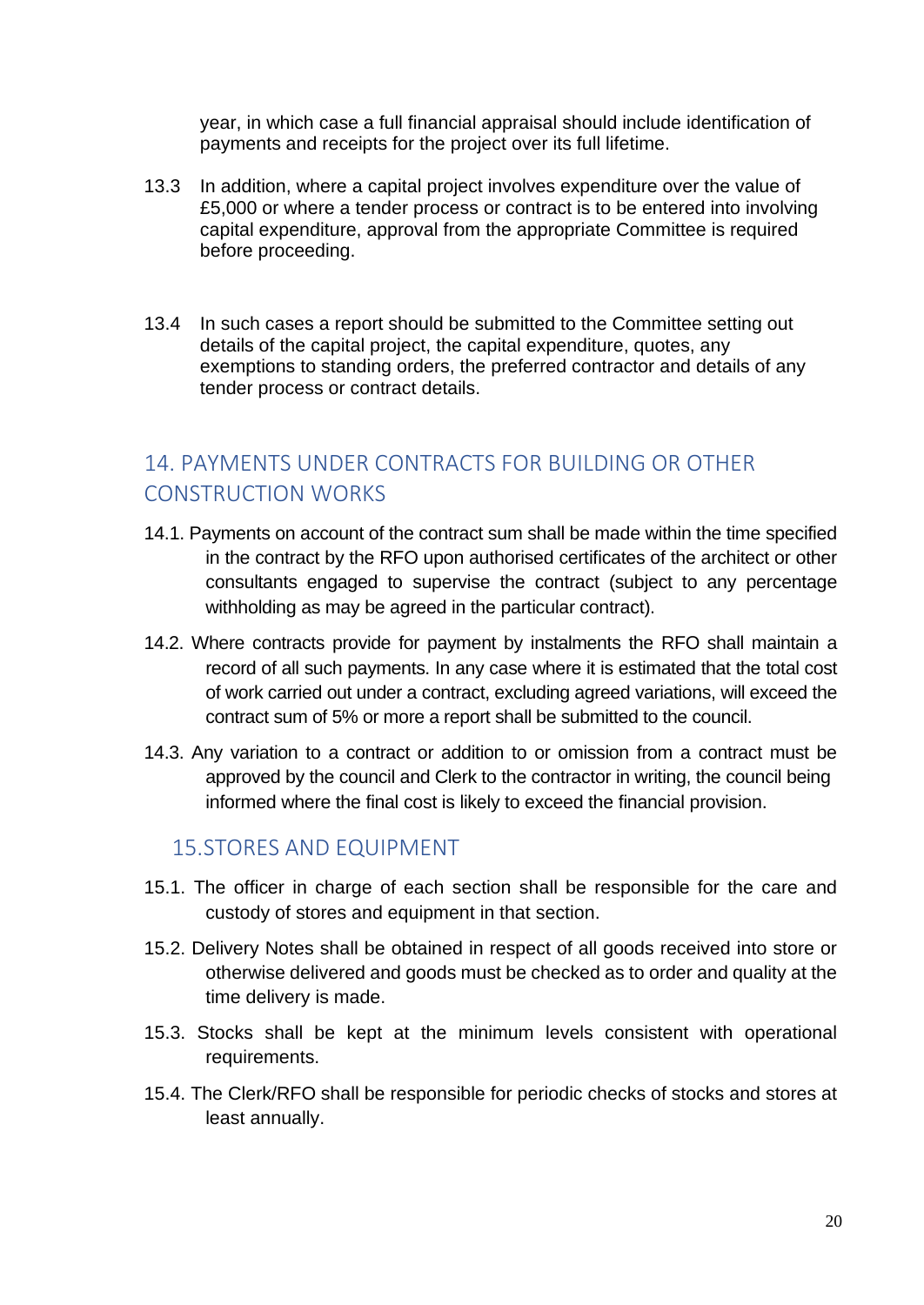# <span id="page-20-0"></span>16.ASSETS, PROPERTIES AND ESTATES

- 16.1. The Clerk/RFO shall make appropriate arrangements for the custody of all title deeds and Land Registry Certificates of properties held by the council. The Clerk/RFO shall ensure a record is maintained of all properties held by the council, recording the location, extent, plan, reference, purchase details, nature of the interest, tenancies granted, rents payable and purpose for which held in accordance with Accounts and Audit Regulations.
- 16.2. No tangible moveable property shall be purchased or otherwise acquired, sold, leased or otherwise disposed of, without the authority of the council, together with any other consents required by law, save where the estimated value of any one item of tangible movable property does not exceed **£2,500**.
- 16.3. No real property (interests in land) shall be sold, leased or otherwise disposed of without the authority of the council, together with any other consents required by law, In each case a Report in writing shall be provided to council in respect of valuation and surveyed condition of the property (including matters such as planning permissions and covenants) together with a proper business case (including an adequate level of consultation with the electorate).
- 16.4. No real property (interests in land) shall be purchased or acquired without the authority of the full council. In each case a Report in writing shall be provided to council in respect of valuation and surveyed condition of the property (including matters such as planning permissions and covenants) together with a proper business case (including an adequate level of consultation with the electorate).
- 16.5. Subject only to the limit set in Reg. 15.2 above, no tangible moveable property shall be purchased or acquired without the authority of the full council. In each case a Report in writing shall be provided to council with a full business case.
- 16.6. The Clerk/RFO shall ensure that an appropriate and accurate Register of Assets and Investments is kept up to date. The continued existence of tangible assets shown in the Register shall be verified at least annually, possibly in conjunction with a health and safety inspection of assets.

# <span id="page-20-1"></span>17. INSURANCE

- 17.1. Following the annual risk assessment (per Financial Regulation 18), the Clerk/RFO shall effect all insurances and negotiate all claims on the council's insurers
- 17.2. The Clerk/RFO shall give prompt notification to the Insurers of all new risks, properties or vehicles which require to be insured and of any alterations affecting existing insurances.